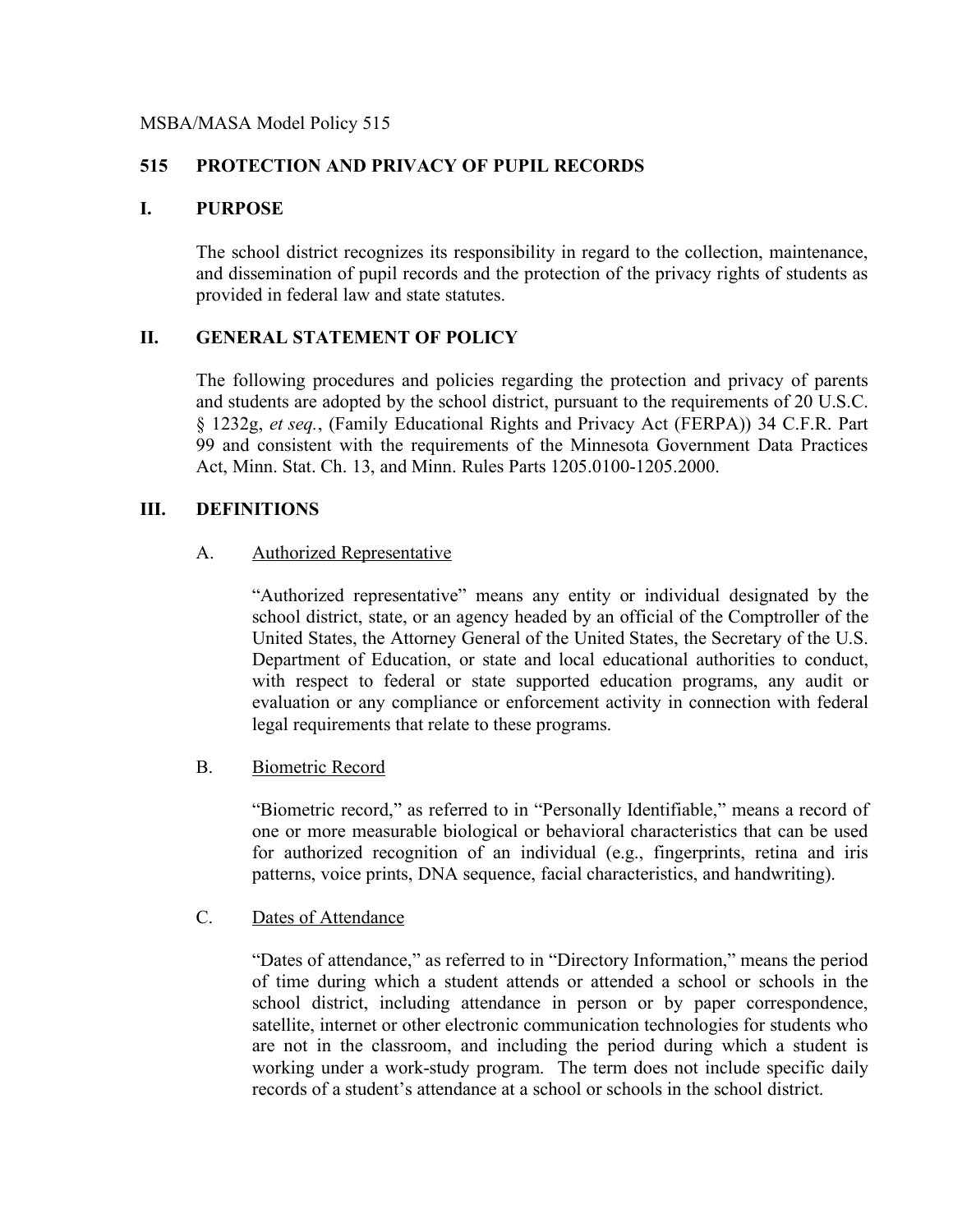## D. Directory Information

"Directory information" means information contained in an education record of a student which would not generally be considered harmful or an invasion of privacy if disclosed. It includes, but is not limited to: the student's name, address, telephone listing, electronic mail address, photograph, date and place of birth, major field of study, dates of attendance, grade level, enrollment status (i.e., full-time or part-time), participation in officially recognized activities and sports, weight and height of members of athletic teams, degrees, honors and awards received, and the most recent educational agency or institution attended. It also includes the name, address, and telephone number of the student's parent(s). Directory information does not include:

- 1. a student's social security number;
- 2. a student's identification number (ID), user ID, or other unique personal identifier used by a student for purposes of accessing or communicating in electronic systems if the identifier may be used to access education records without use of one or more factors that authenticate the student's identity such as a personal identification number (PIN), password, or other factor known or possessed only by the authorized user;
- 3. a student ID or other unique personal identifier that is displayed on a student ID badge if the identifier can be used to gain access to educational records when used in conjunction with one or more factors that authenticate the student's identity, such as a PIN, password, or other factor known or possessed only by the student;
- 4. personally identifiable data which references religion, race, color, social position, or nationality; or
- 5. data collected from nonpublic school students, other than those who receive shared time educational services, unless written consent is given by the student's parent or guardian.
- E. Education Records
	- 1. What constitutes "education records." Education records means those records which: (1) are directly related to a student; and (2) are maintained by the school district or by a party acting for the school district.
	- 2. What does not constitute an education record. The term, "education records," does not include: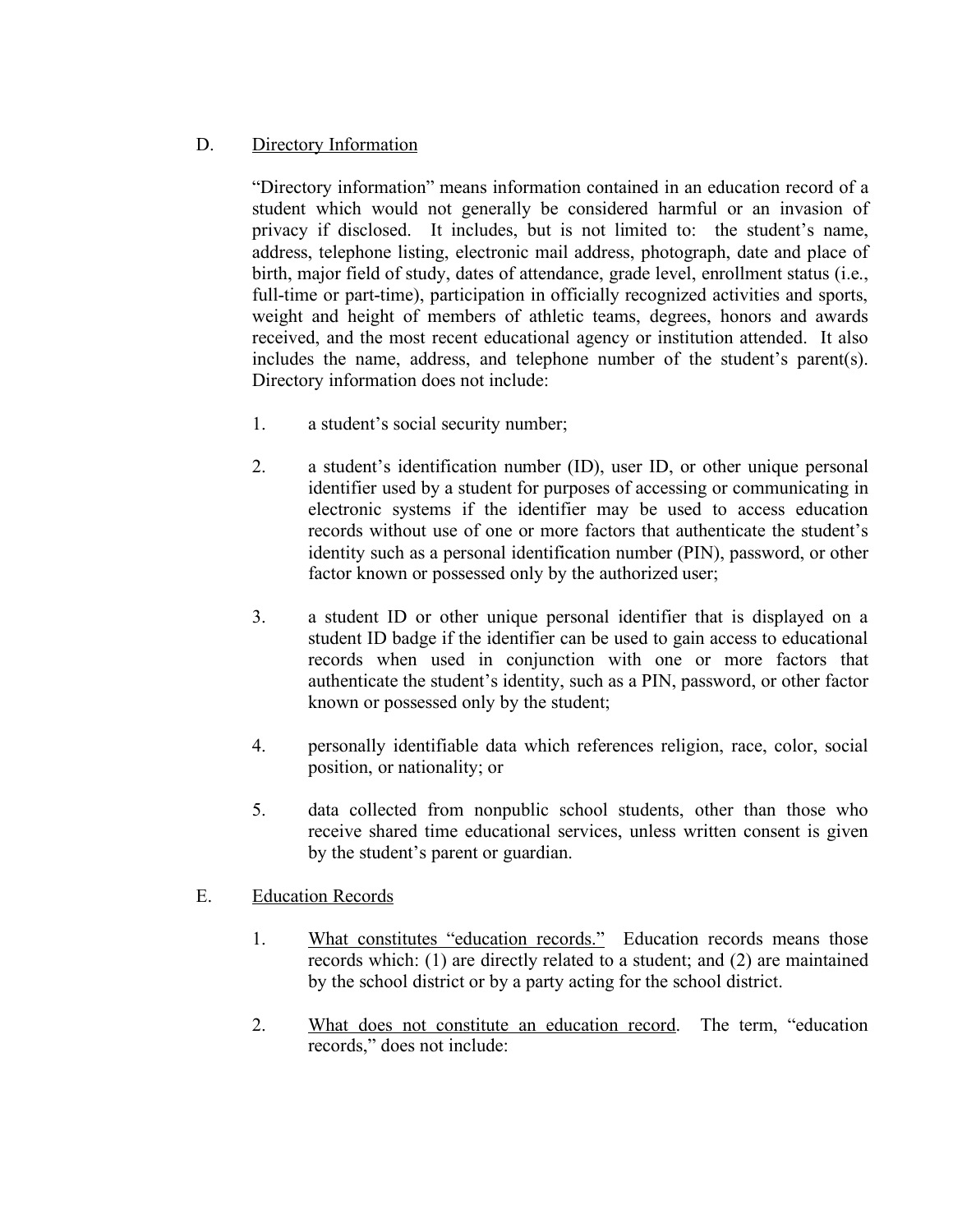- a. Records of instructional personnel which:
	- (1) are in the sole possession of the maker of the record; and
	- (2) are not accessible or revealed to any other individual except a substitute teacher; and
	- (3) are destroyed at the end of the school year.
- b. Records of a law enforcement unit of the school district, provided education records maintained by the school district are not disclosed to the unit, and the law enforcement records are:
	- (1) maintained separately from education records;
	- (2) maintained solely for law enforcement purposes; and
	- (3) disclosed only to law enforcement officials of the same jurisdiction.
- c. Records relating to an individual, including a student, who is employed by the school district which:
	- (1) are made and maintained in the normal course of business;
	- (2) relate exclusively to the individual in that individual's capacity as an employee; and
	- (3) are not available for use for any other purpose.

However, these provisions shall not apply to records relating to an individual in attendance at the school district who is employed as a result of his or her status as a student.

- d. Records relating to an eligible student, or a student attending an institution of post-secondary education, which are:
	- (1) made or maintained by a physician, psychiatrist, psychologist, or other recognized professional or paraprofessional acting in his or her professional or paraprofessional capacity or assisting in that capacity;
	- (2) made, maintained, or used only in connection with the provision of treatment to the student; and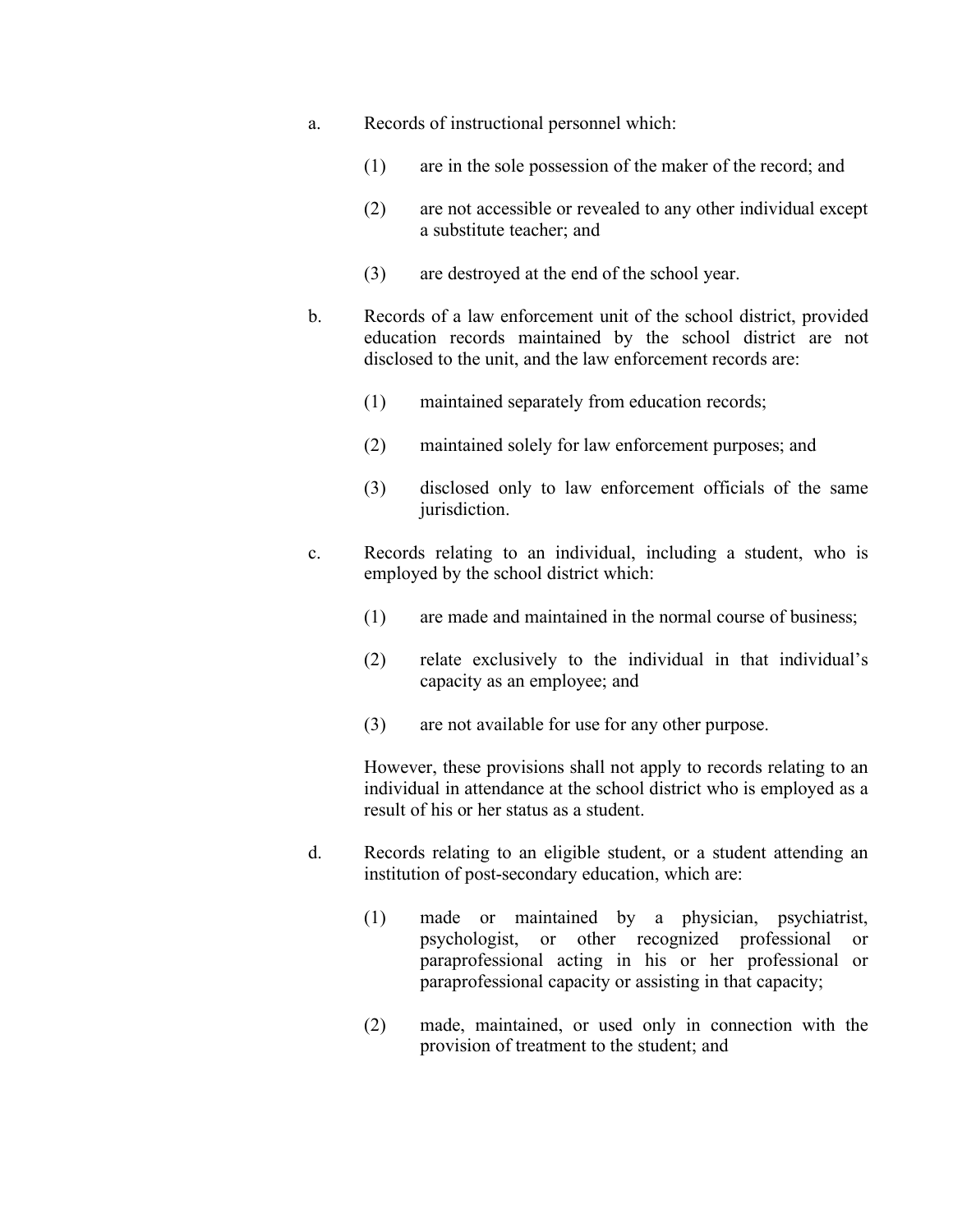- (3) disclosed only to individuals providing the treatment; provided that the records can be personally reviewed by a physician or other appropriate professional of the student's choice. For the purpose of this definition, "treatment" does not include remedial educational activities or activities that are a part of the program of instruction within the school district.
- e. Records that only contain information about an individual after he or she is no longer a student at the school district and that are not directly related to the individual's attendance as a student.

## F. Eligible Student

"Eligible student" means a student who has attained eighteen (18) years of age or is attending an institution of post-secondary education.

G. Juvenile Justice System

"Juvenile justice system" includes criminal justice agencies and the judiciary when involved in juvenile justice activities.

### H. Legitimate Educational Interest

"Legitimate educational interest" includes interest directly related to classroom instruction, teaching, student achievement and progress, discipline of a student, student health and welfare, and the ability to respond to a request for education data. It includes a person's need to know in order to:

- 1. Perform an administrative task required in the school or employee's contract or position description approved by the school board;
- 2. Perform a supervisory or instructional task directly related to the student's education; or
- 3. Perform a service or benefit for the student or the student's family such as health care, counseling, student job placement, or student financial aid.
- 4. Perform a task directly related to responding to a request for data.
- I. Parent

"Parent" means a parent of a student and includes a natural parent, a guardian, or an individual acting as a parent of the student in the absence of a parent or guardian. The school district may presume the parent has the authority to exercise the rights provided herein, unless it has been provided with evidence that there is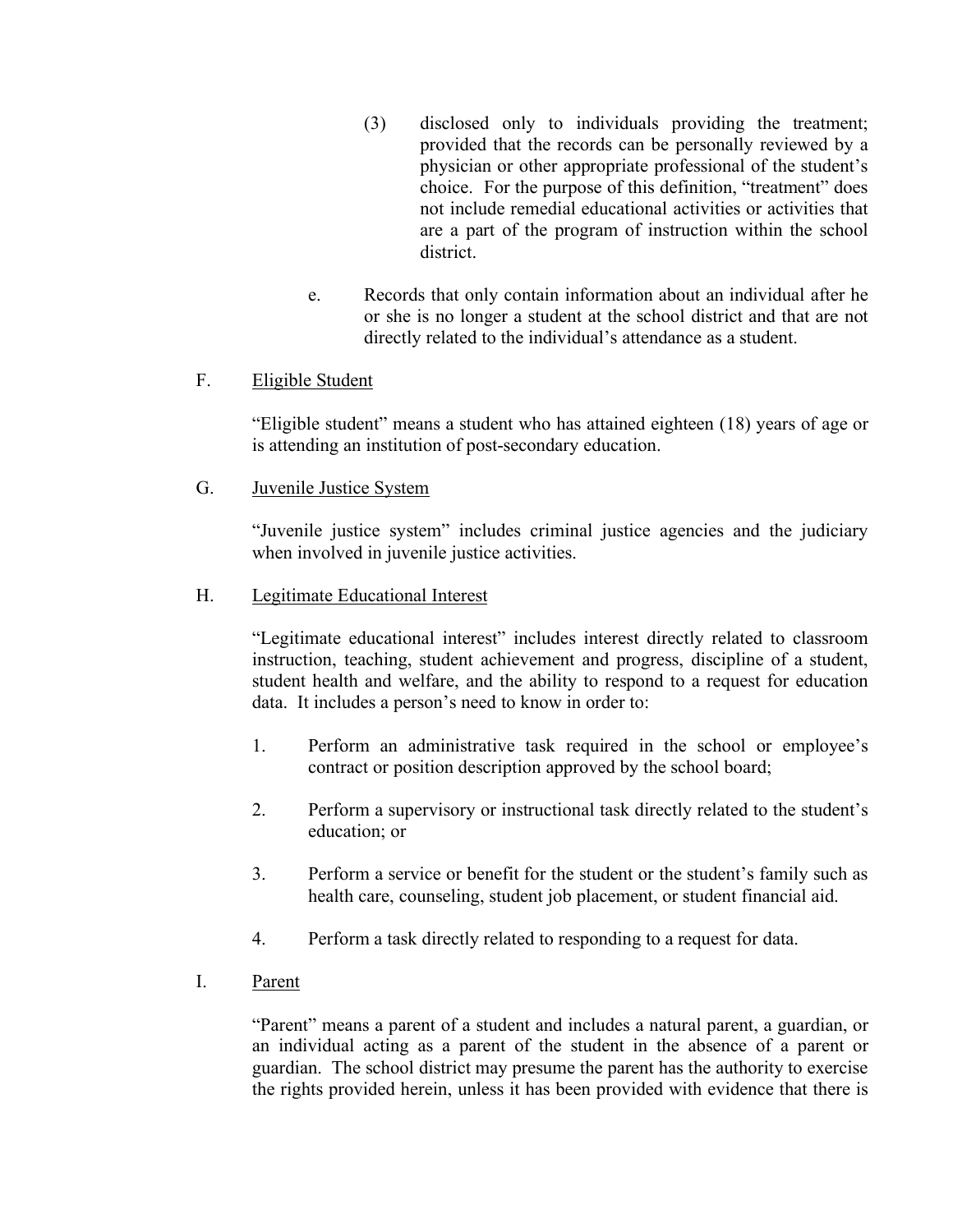a state law or court order governing such matters as marriage dissolution, separation or child custody, or a legally binding instrument which provides to the contrary.

J. Personally Identifiable

"Personally identifiable" means that the data or information includes, but is not limited to: (a) a student's name; (b) the name of the student's parent or other family member; (c) the address of the student or student's family; (d) a personal identifier such as the student's social security number or student number or biometric record; (e) other direct identifiers, such as the student's date of birth, place of birth, and mother's maiden name; (f) other information that, alone or in combination, is linked or linkable to a specific student that would allow a reasonable person in the school community, who does not have personal knowledge of the relevant circumstances, to identify the student with reasonable certainty; or (g) information requested by a person who the school district reasonably believes knows the identity of the student to whom the education record relates.

K. Record

"Record" means any information or data recorded in any way including, but not limited to, handwriting, print, computer media, video or audiotape, film, microfilm, and microfiche.

L. Responsible Authority

"Responsible authority" means Superintendent or his/her designee.

M. Student

"Student" includes any individual who is or has been in attendance, enrolled, or registered at the school district and regarding whom the school district maintains education records. Student also includes applicants for enrollment or registration at the school district and individuals who receive shared time educational services from the school district.

## N. School Official

"School official" includes: (a) a person duly elected to the school board; (b) a person employed by the school board in an administrative, supervisory, instructional, or other professional position; (c) a person employed by the school board as a temporary substitute in a professional position for the period of his or her performance as a substitute; and (d) a person employed by, or under contract to, the school board to perform a special task such as a secretary, a clerk, a public information officer or data practices compliance official, an attorney, or an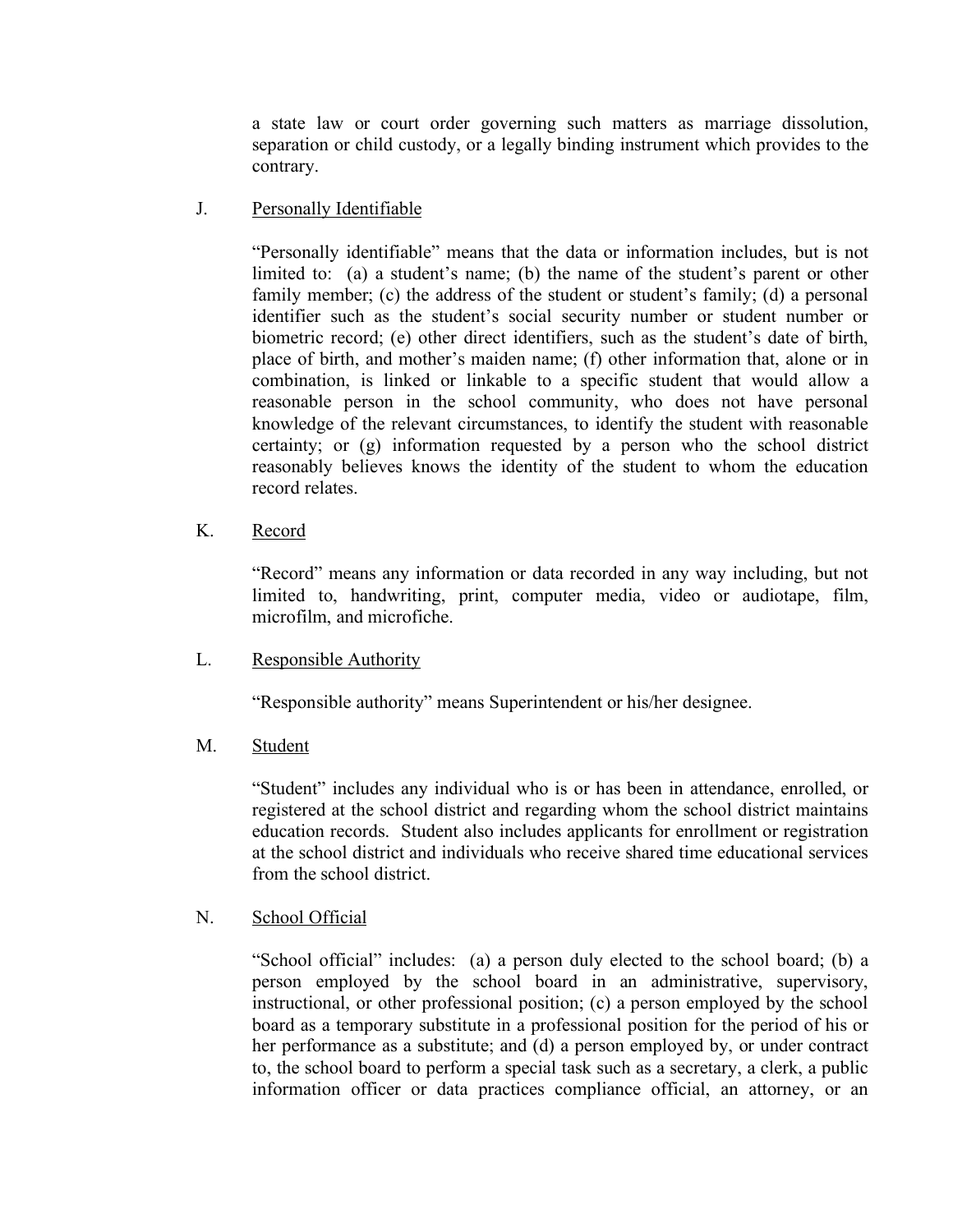auditor for the period of his or her performance as an employee or contractor.

O. Summary Data

"Summary data" means statistical records and reports derived from data on individuals but in which individuals are not identified and from which neither their identities nor any other characteristic that could uniquely identify the individual is ascertainable.

P. Other Terms and Phrases

All other terms and phrases shall be defined in accordance with applicable state and federal law or ordinary customary usage.

## **IV. GENERAL CLASSIFICATION**

State law provides that all data collected, created, received, or maintained by a school district are public unless classified by state or federal law as not public or private or confidential. State law classifies all data on individuals maintained by a school district which relates to a student as private data on individuals. This data may not be disclosed to parties other than the parent or eligible student without consent, except pursuant to a valid court order, certain state statutes authorizing access, and the provisions of FERPA and the regulations promulgated thereunder.

## **V. STATEMENT OF RIGHTS**

## A. Rights of Parents and Eligible Students

Parents and eligible students have the following rights under this policy:

- 1. The right to inspect and review the student's education records;
- 2. The right to request the amendment of the student's education records to ensure that they are not inaccurate, misleading, or otherwise in violation of the student's privacy or other rights;
- 3. The right to consent to disclosures of personally identifiable information contained in the student's education records, except to the extent that such consent is not required for disclosure pursuant to this policy, state or federal law, or the regulations promulgated thereunder;
- 4. The right to refuse release of names, addresses, and home telephone numbers of students in grades 11 and 12 to military recruiting officers and post-secondary educational institutions;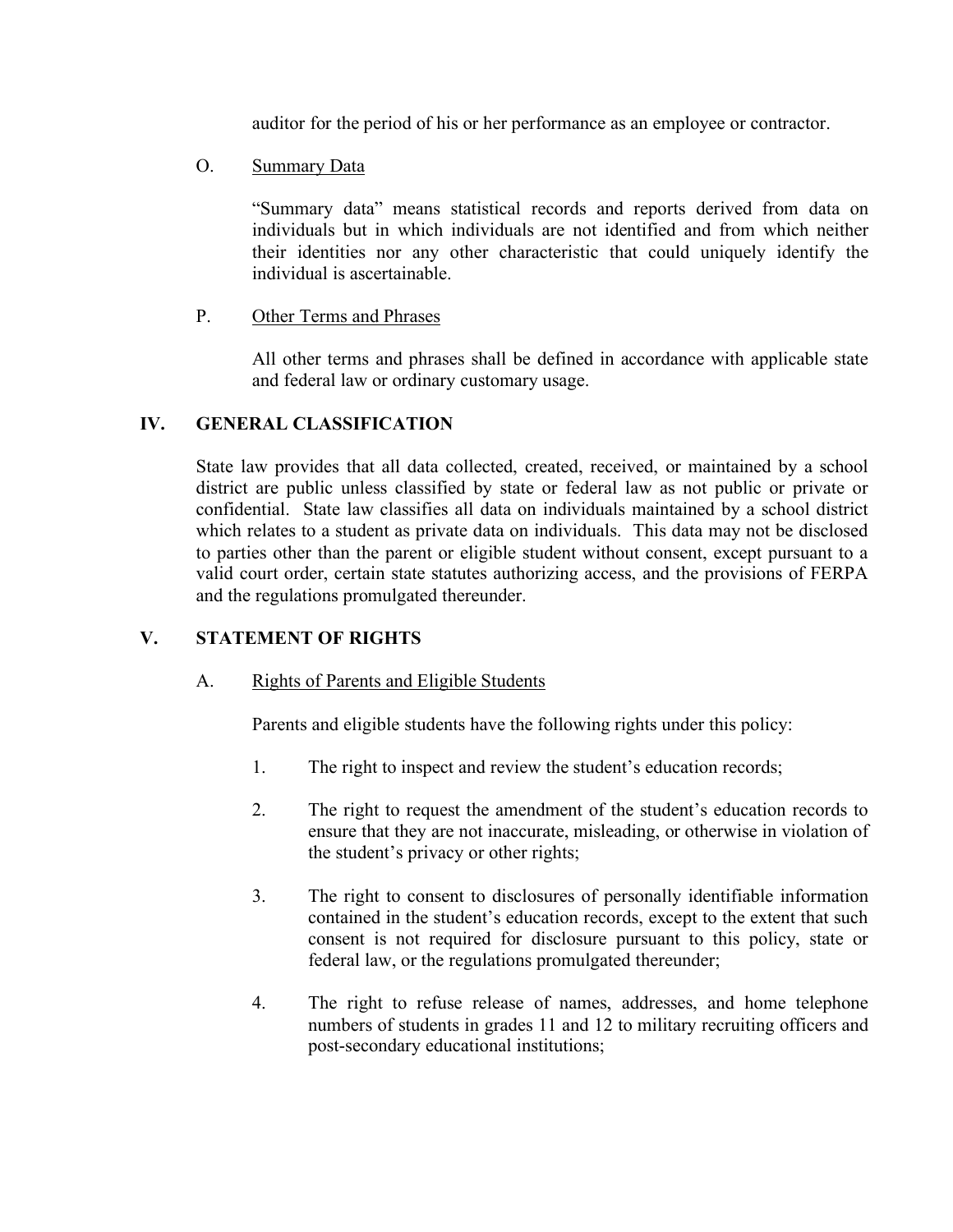- 5. The right to file a complaint with the U.S. Department of Education concerning alleged failures by the school district to comply with the federal law and the regulations promulgated thereunder;
- 6. The right to be informed about rights under the federal law; and
- 7. The right to obtain a copy of this policy at the location set forth in Section XXI of this policy.

## B. Eligible Students

All rights and protections given parents under this policy transfer to the student when he or she reaches eighteen (18) years of age or enrolls in an institution of post-secondary education. The student then becomes an "eligible student." However, the parents of an eligible student who is also a "dependent student" are entitled to gain access to the education records of such student without first obtaining the consent of the student. In addition, parents of an eligible student may be given access to education records in connection with a health or safety emergency if the disclosure meets the conditions of any provision set forth in 34 C.F.R. § 99.31(a).

## C. Disabled Students

The school district shall follow 34 C.F.R. §§ 300.610-300.617 with regard to the confidentiality of information related to students with a disability.

## **VI. DISCLOSURE OF EDUCATION RECORDS**

## A. Consent Required for Disclosure

- 1. The school district shall obtain a signed and dated written informed consent of the parent of a student or the eligible student before disclosing personally identifiable information from the education records of the student, except as provided herein.
- 2. The written consent required by this subdivision must be signed and dated by the parent of the student or the eligible student giving the consent and shall include:
	- a. a specification of the records to be disclosed;
	- b. the purpose or purposes of the disclosure;
	- c. the party or class of parties to whom the disclosure may be made;
	- d. the consequences of giving informed consent; and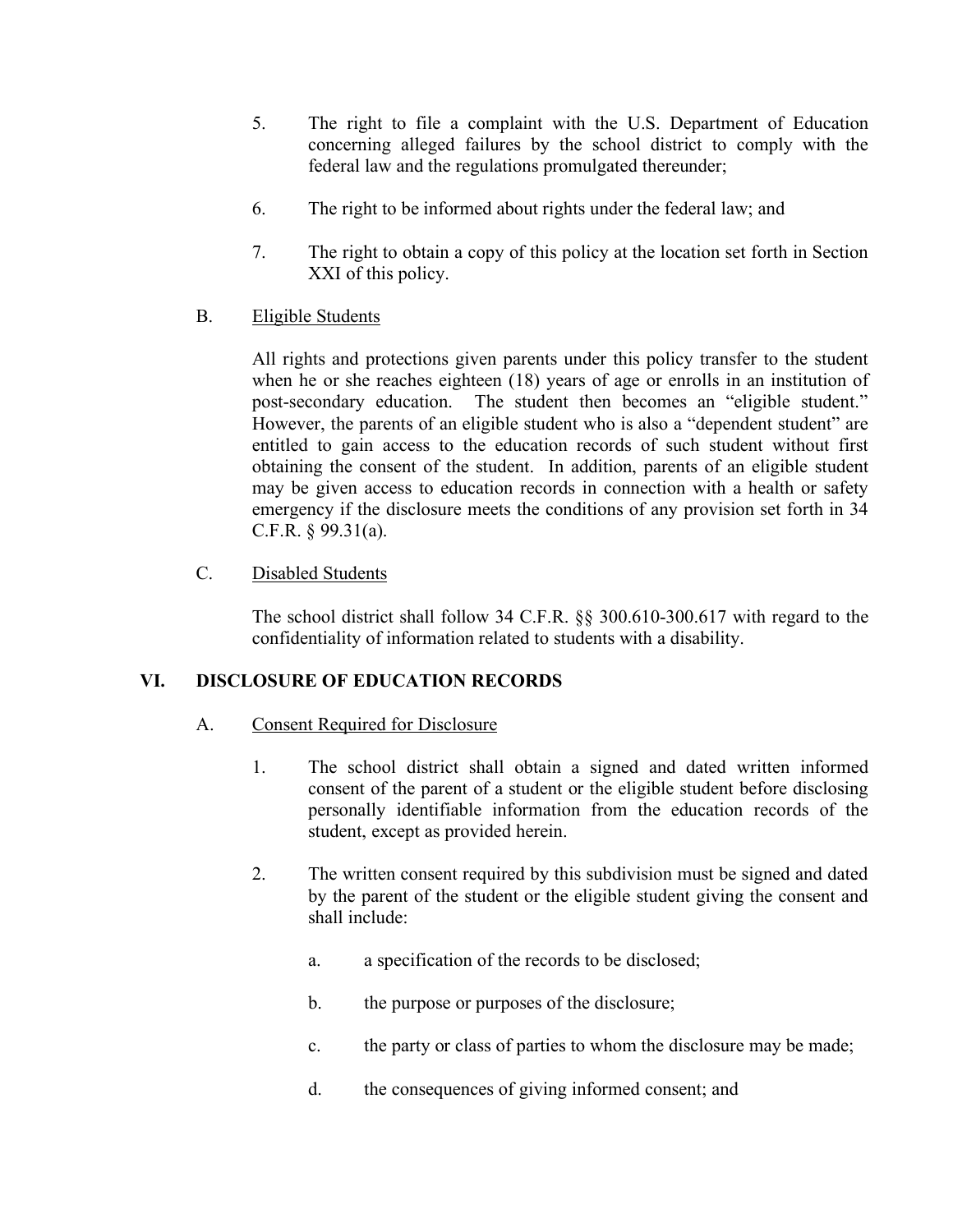- e. if appropriate, a termination date for the consent.
- 3. When a disclosure is made under this subdivision:
	- a. if the parent or eligible student so requests, the school district shall provide him or her with a copy of the records disclosed; and
	- b. if the parent of a student who is not an eligible student so requests, the school district shall provide the student with a copy of the records disclosed.
- 4. A signed and dated written consent may include a record and signature in electronic form that:
	- a. identifies and authenticates a particular person as the source of the electronic consent; and
	- b. indicates such person's approval of the information contained in the electronic consent.
- 5. If the responsible authority seeks an individual's informed consent to the release of private data to an insurer or the authorized representative of an insurer, informed consent shall not be deemed to have been given unless the statement is:
	- a. in plain language;
	- b. dated;
	- c. specific in designating the particular persons or agencies the data subject is authorizing to disclose information about the data subject;
	- d. specific as to the nature of the information the subject is authorizing to be disclosed;
	- e. specific as to the persons or agencies to whom the subject is authorizing information to be disclosed;
	- f. specific as to the purpose or purposes for which the information may be used by any of the parties named in Clause e. above, both at the time of the disclosure and at any time in the future; and
	- g. specific as to its expiration date which should be within a reasonable time, not to exceed one year except in the case of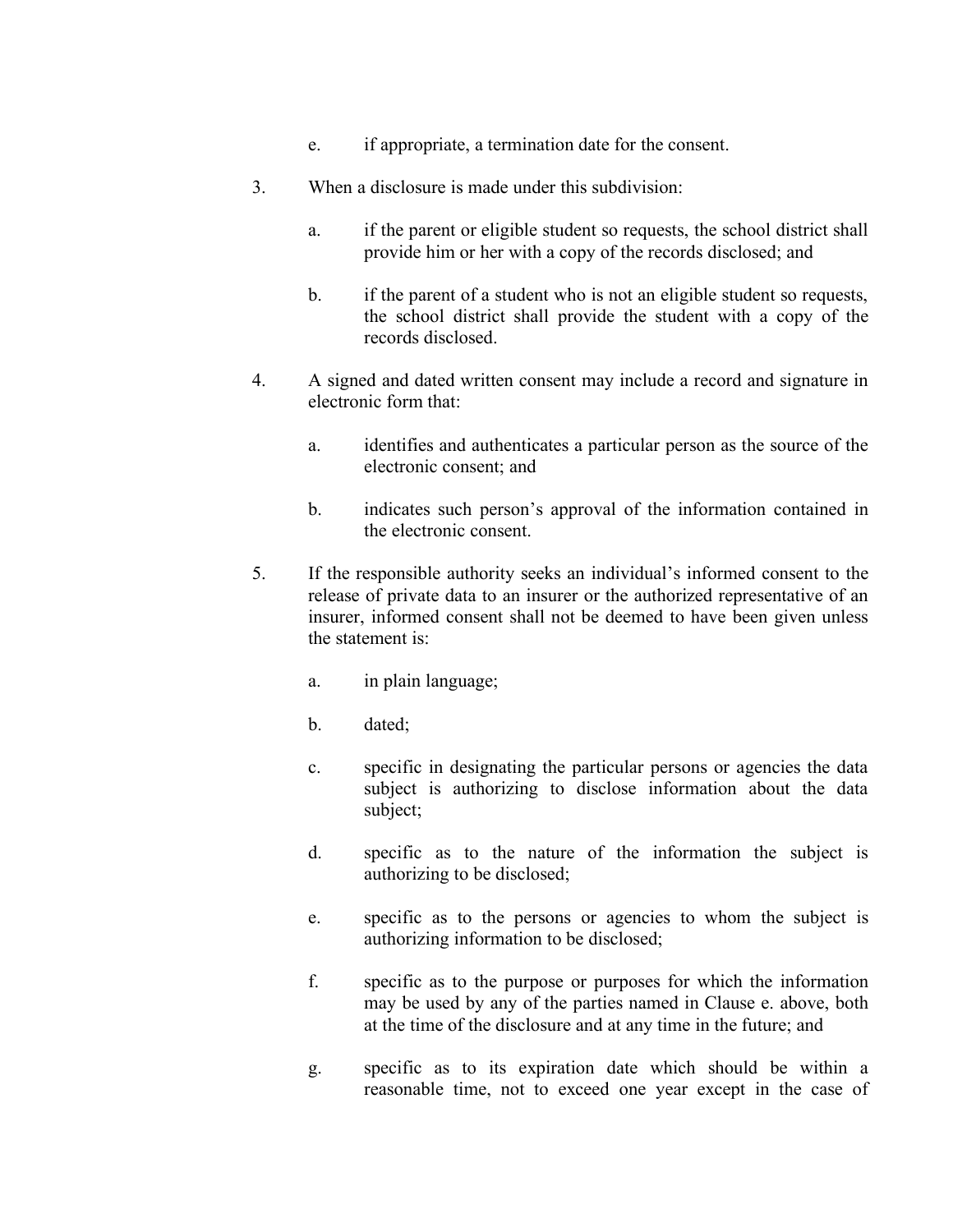authorizations given in connection with applications for: (i) life insurance or noncancellable or guaranteed renewable health insurance and identified as such, two years after the date of the policy, or (ii) medical assistance under Minn. Stat. Ch. 256B or Minnesota Care under Minn. Stat. Ch. 256L, which shall be ongoing during all terms of eligibility, for individualized education program health-related services provided by a school district that are subject to third party reimbursement.

## 6. Eligible Student Consent

Whenever a student has attained eighteen (18) years of age or is attending an institution of post-secondary education, the rights accorded to and the consent required of the parent of the student shall thereafter only be accorded to and required of the eligible student, except as provided in Section V. of this policy.

#### B. Prior Consent for Disclosure Not Required

The school district may disclose personally identifiable information from the education records of a student without the written consent of the parent of the student or the eligible student unless otherwise provided herein, if the disclosure is:

- 1. To other school officials, including teachers, within the school district whom the school district determines have a legitimate educational interest in such records;
- 2. To a contractor, consultant, volunteer, or other party to whom the school district has outsourced institutional services or functions provided that the outside party:
	- a. performs an institutional service or function for which the school district would otherwise use employees;
	- b. is under the direct control of the school district with respect to the use and maintenance of education records; and
	- c. will not disclose the information to any other party without the prior consent of the parent or eligible student and uses the information only for the purposes for which the disclosure was made.
- 3. To officials of other schools, school districts, or post-secondary educational institutions in which the student seeks or intends to enroll, or is already enrolled, as long as the disclosure is for purposes related to the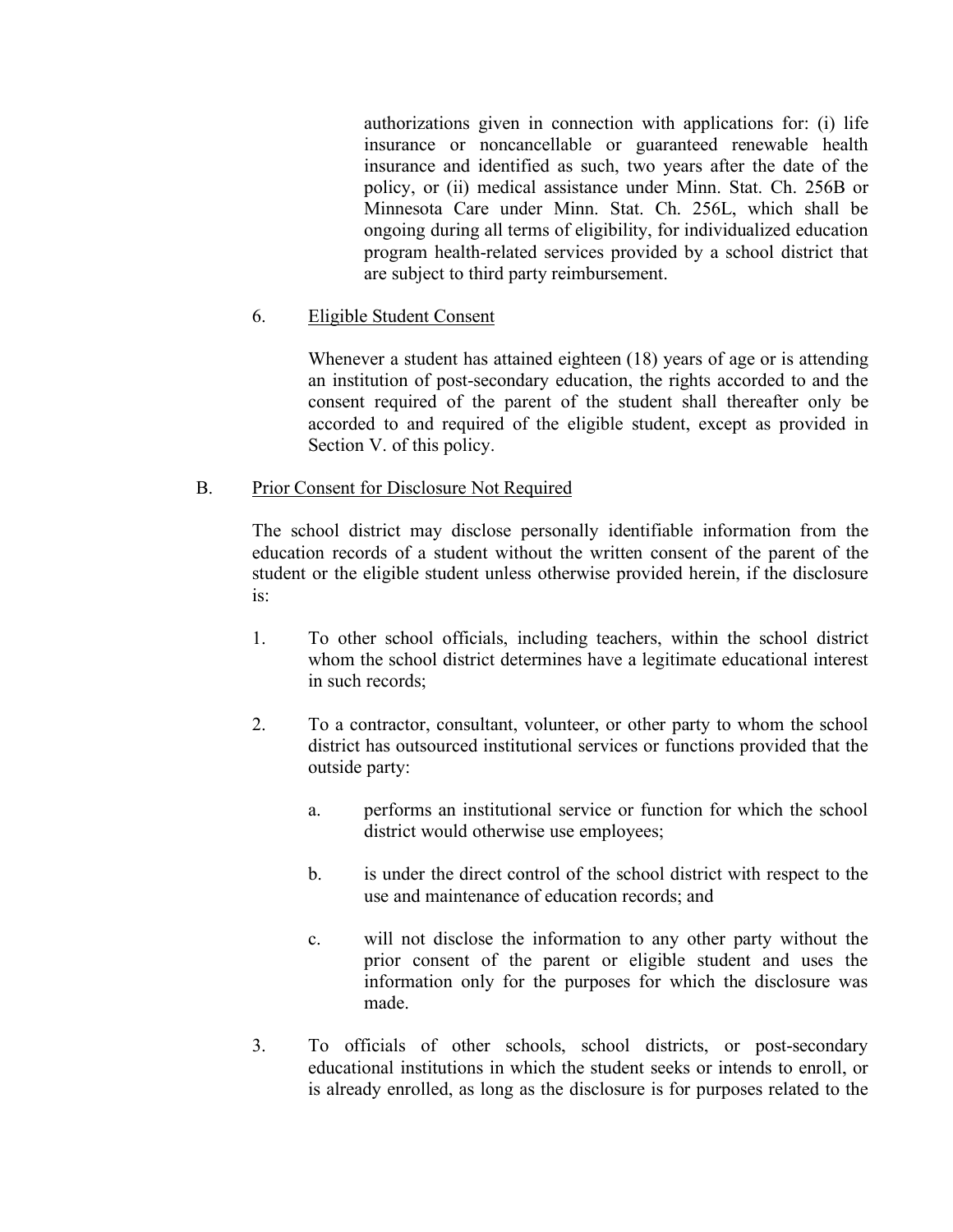student's enrollment or transfer. The records shall include information about disciplinary action taken as a result of any incident in which the student possessed or used a dangerous weapon, and with proper annual notice (see Section XIX.), suspension and expulsion information pursuant to section 7917 of the federal Every Student Succeeds and, if applicable, data regarding a student's history of violent behavior. The records also shall include a copy of any probable cause notice or any disposition or court order under Minn. Stat. § 260B.171, unless the data are required to be destroyed under Minn. Stat. § 120A.22, Subd. 7(c) or § 121A.75. On request, the school district will provide the parent or eligible student with a copy of the education records which have been transferred and provide an opportunity for a hearing to challenge the content of those records in accordance with Section XV. of this policy;

- 4. To authorized representatives of the Comptroller General of the United States, the Attorney General of the United States, the Secretary of the U.S. Department of Education, or the Commissioner of the State Department of Education or his or her representative, subject to the conditions relative to such disclosure provided under federal law;
- 5. In connection with financial aid for which a student has applied or has received, if the information is necessary for such purposes as to:
	- a. determine eligibility for the aid;
	- b. determine the amount of the aid;
	- c. determine conditions for the aid; or
	- d. enforce the terms and conditions of the aid.

"Financial aid" for purposes of this provision means a payment of funds provided to an individual or a payment in kind of tangible or intangible property to the individual that is conditioned on the individual's attendance at an educational agency or institution;

- 6. To state and local officials or authorities to whom such information is specifically allowed to be reported or disclosed pursuant to state statute adopted:
	- a. before November 19, 1974, if the allowed reporting or disclosure concerns the juvenile justice system and such system's ability to effectively serve the student whose records are released; or
	- b. after November 19, 1974, if the reporting or disclosure allowed by state statute concerns the juvenile justice system and the system's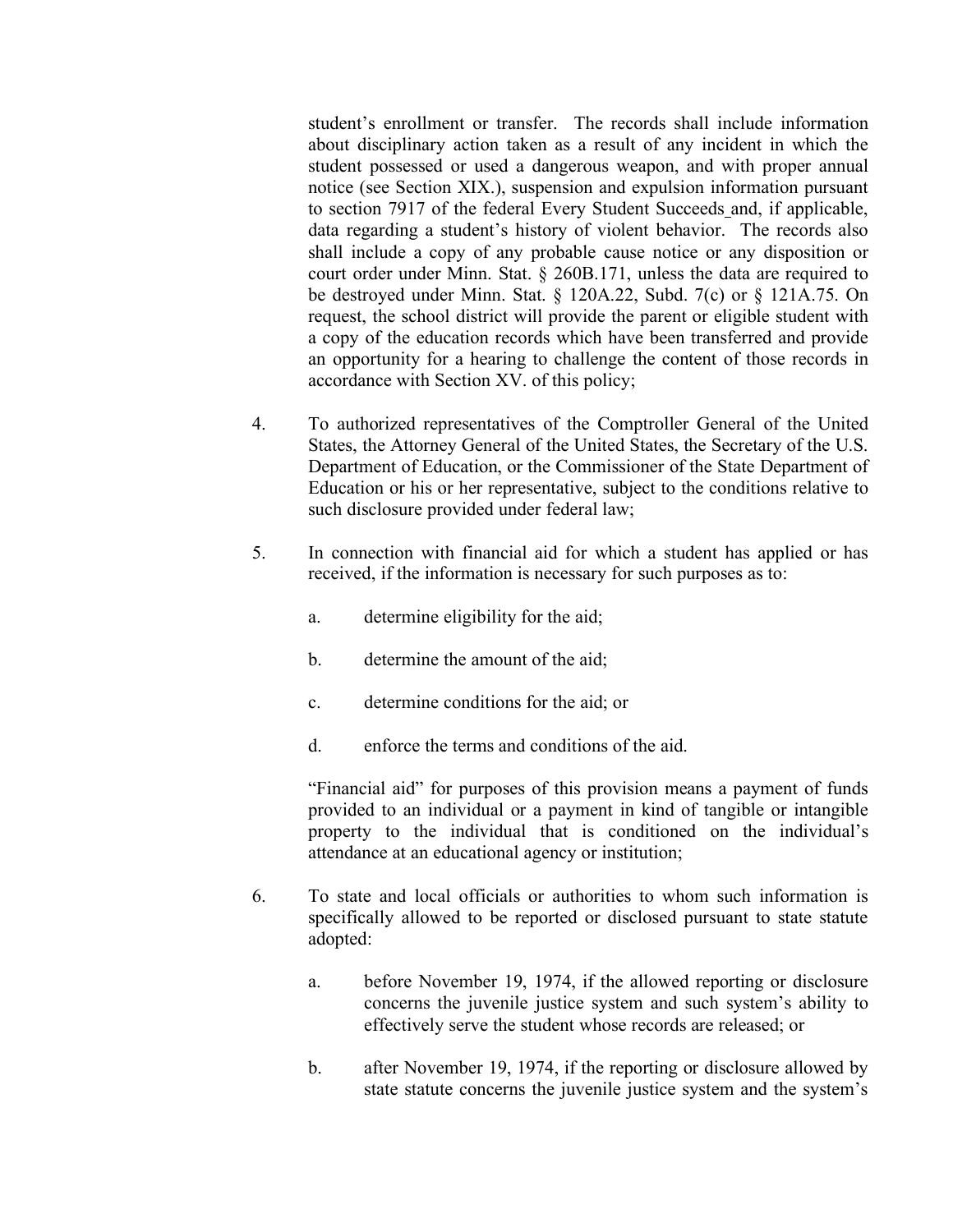ability to effectively serve, prior to adjudication, the student whose records are released, provided the officials and authorities to whom the records are disclosed certify in writing to the school district that the data will not be disclosed to any other party, except as provided by state law, without the prior written consent of the parent of the student. At a minimum, the school district shall disclose the following information to the juvenile justice system under this paragraph: a student's full name, home address, telephone number, and date of birth; a student's school schedule, attendance record, and photographs, if any; and parents' names, home addresses, and telephone numbers.

- 7. To organizations conducting studies for or on behalf of educational agencies or institutions for the purpose of developing, validating, or administering predictive tests, administering student aid programs, or improving instruction; provided that the studies are conducted in a manner which does not permit the personal identification of parents or students by individuals other than representatives of the organization who have a legitimate interest in the information, the information is destroyed when no longer needed for the purposes for which the study was conducted, and the school district enters into a written agreement with the organization that: (a) specifies the purpose, scope, and duration of the study or studies and the information to be disclosed; (b) requires the organization to use personally identifiable information from education records only to meet the purpose or purposes of the study as stated in the written agreement; (c) requires the organization to conduct the study in a manner that does not permit personal identification of parents and students by anyone other than representatives of the organization with legitimate interests; and (d) requires the organization to destroy all personally identifiable information when information is no longer needed for the purposes for which the study was conducted and specifies the time period in which the information must be destroyed. For purposes of this provision, the term, "organizations," includes, but is not limited to, federal, state, and local agencies and independent organizations. In the event the Department of Education determines that a third party outside of the school district to whom information is disclosed violates this provision, the school district may not allow that third party access to personally identifiable information from education records for at least five (5) years;
- 8. To accrediting organizations in order to carry out their accrediting functions;
- 9. To parents of a student eighteen (18) years of age or older if the student is a dependent of the parents for income tax purposes;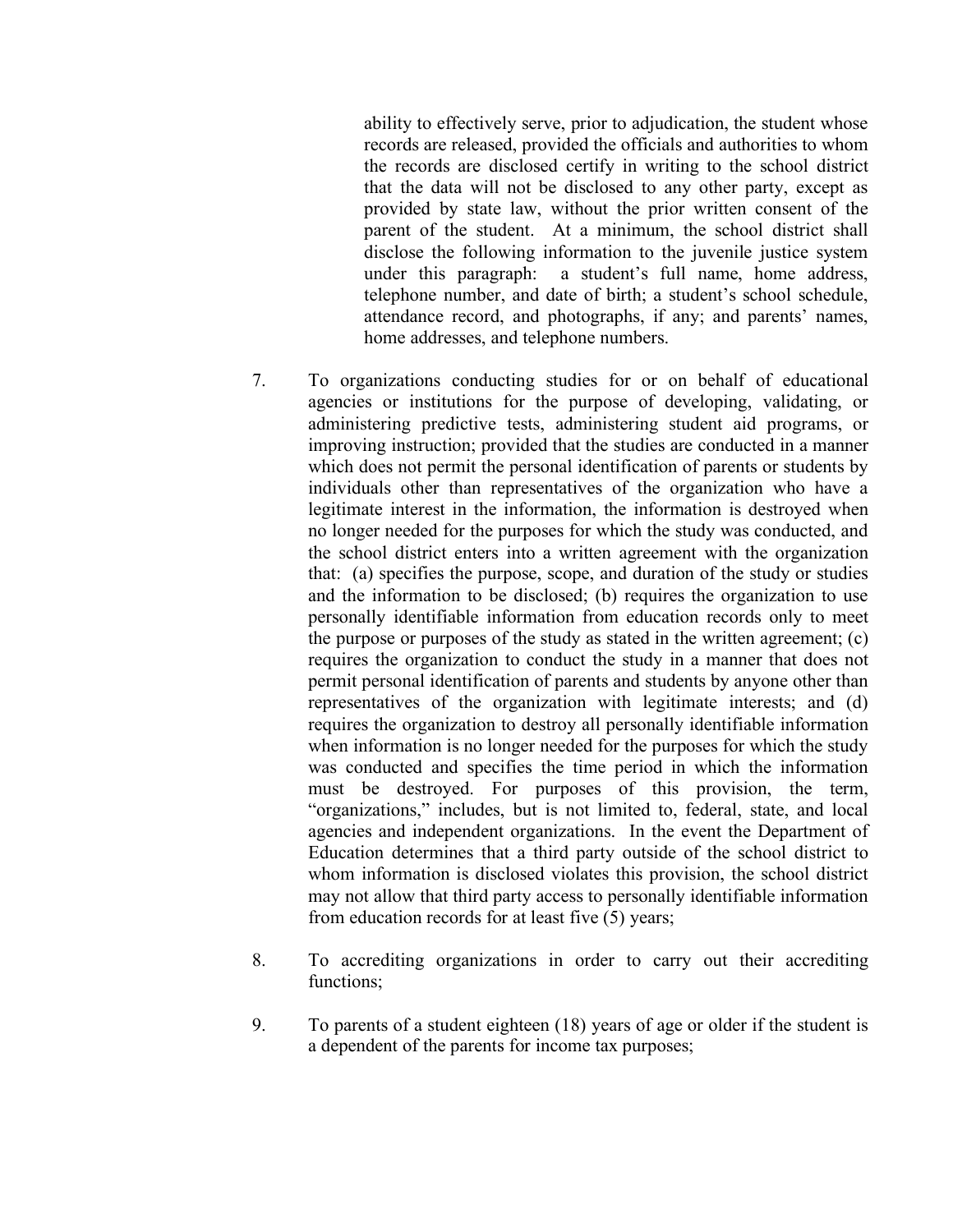- 10. To comply with a judicial order or lawfully issued subpoena, provided, however, that the school district makes a reasonable effort to notify the parent or eligible student of the order or subpoena in advance of compliance therewith so that the parent or eligible student may seek protective action, unless the disclosure is in compliance with a federal grand jury subpoena, or any other subpoena issued for law enforcement purposes, and the court or other issuing agency has ordered that the existence or the contents of the subpoena or the information furnished in response to the subpoena not be disclosed, or the disclosure is in compliance with an ex parte court order obtained by the United States Attorney General (or designee not lower than an Assistant Attorney General) concerning investigations or prosecutions of an offense listed in 18 U.S.C. § 2332b(g)(5)(B), an act of domestic or international terrorism as defined in 18 U.S.C. § 2331, or a parent is a party to a court proceeding involving child abuse and neglect or dependency matters, and the order is issued in the context of the proceeding. If the school district initiates legal action against a parent or student, it may disclose to the court, without a court order or subpoena, the education records of the student that are relevant for the school district to proceed with the legal action as plaintiff. Also, if a parent or eligible student initiates a legal action against the school district, the school district may disclose to the court, without a court order or subpoena, the student's education records that are relevant for the school district to defend itself;
- 11. To appropriate parties, including parents of an eligible student, in connection with an emergency if knowledge of the information is necessary to protect the health, including the mental health, or safety of the student or other individuals. The decision is to be based upon information available at the time the threat occurs that indicates that there is an articulable and significant threat to the health or safety of a student or other individuals. In making a determination whether to disclose information under this section, the school district may take into account the totality of the circumstances pertaining to a threat and may disclose information from education records to any person whose knowledge of the information is necessary to protect the health or safety of the student or other students. A record of this disclosure must be maintained pursuant to Section XIII.E. of this policy. In addition, an educational agency or institution may include in the education records of a student appropriate information concerning disciplinary action taken against the student for conduct that posed a significant risk to the safety or well-being of that student, other students, or other members of the school community. This information may be disclosed to teachers and school officials within the school district and/or teachers and school officials in other schools who have legitimate educational interests in the behavior of the student;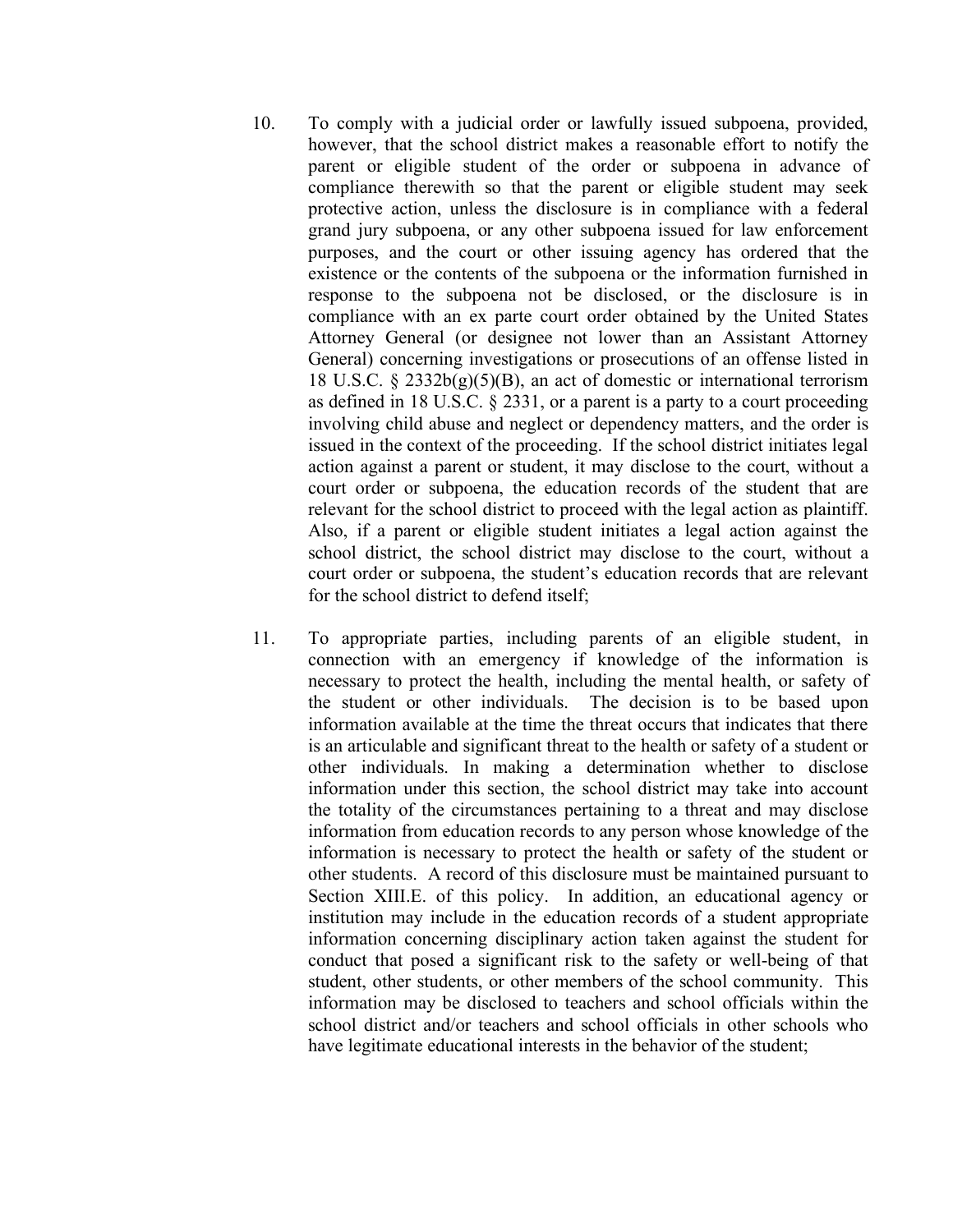- 12. To the juvenile justice system if information about the behavior of a student who poses a risk of harm is reasonably necessary to protect the health or safety of the student or other individuals;
- 13. Information the school district has designated as "directory information" pursuant to Section VII. of this policy;
- 14. To military recruiting officers and post-secondary educational institutions pursuant to Section XI. of this policy;
- 15. To the parent of a student who is not an eligible student or to the student himself or herself;
- 16. To appropriate health authorities to the extent necessary to administer immunization programs and for bona fide epidemiologic investigations which the commissioner of health determines are necessary to prevent disease or disability to individuals in the public educational agency or institution in which the investigation is being conducted;
- 17. To volunteers who are determined to have a legitimate educational interest in the data and who are conducting activities and events sponsored by or endorsed by the educational agency or institution for students or former students;
- 18. To the juvenile justice system, on written request that certifies that the information will not be disclosed to any other person except as authorized by law without the written consent of the parent of the student:
	- a. the following information about a student must be disclosed: a student's full name, home address, telephone number, date of birth; a student's school schedule, daily attendance record, and photographs, if any; and any parents' names, home addresses, and telephone numbers;
	- b. the existence of the following information about a student, not the actual data or other information contained in the student's education record, may be disclosed provided that a request for access must be submitted on the statutory form and it must contain an explanation of why access to the information is necessary to serve the student: (1) use of a controlled substance, alcohol, or tobacco; (2) assaultive or threatening conduct that could result in dismissal from school under the Pupil Fair Dismissal Act; (3) possession or use of weapons or look-alike weapons; (4) theft; or (5) vandalism or other damage to property. Prior to releasing this information, the principal or chief administrative officer of a school who receives such a request must, to the extent permitted by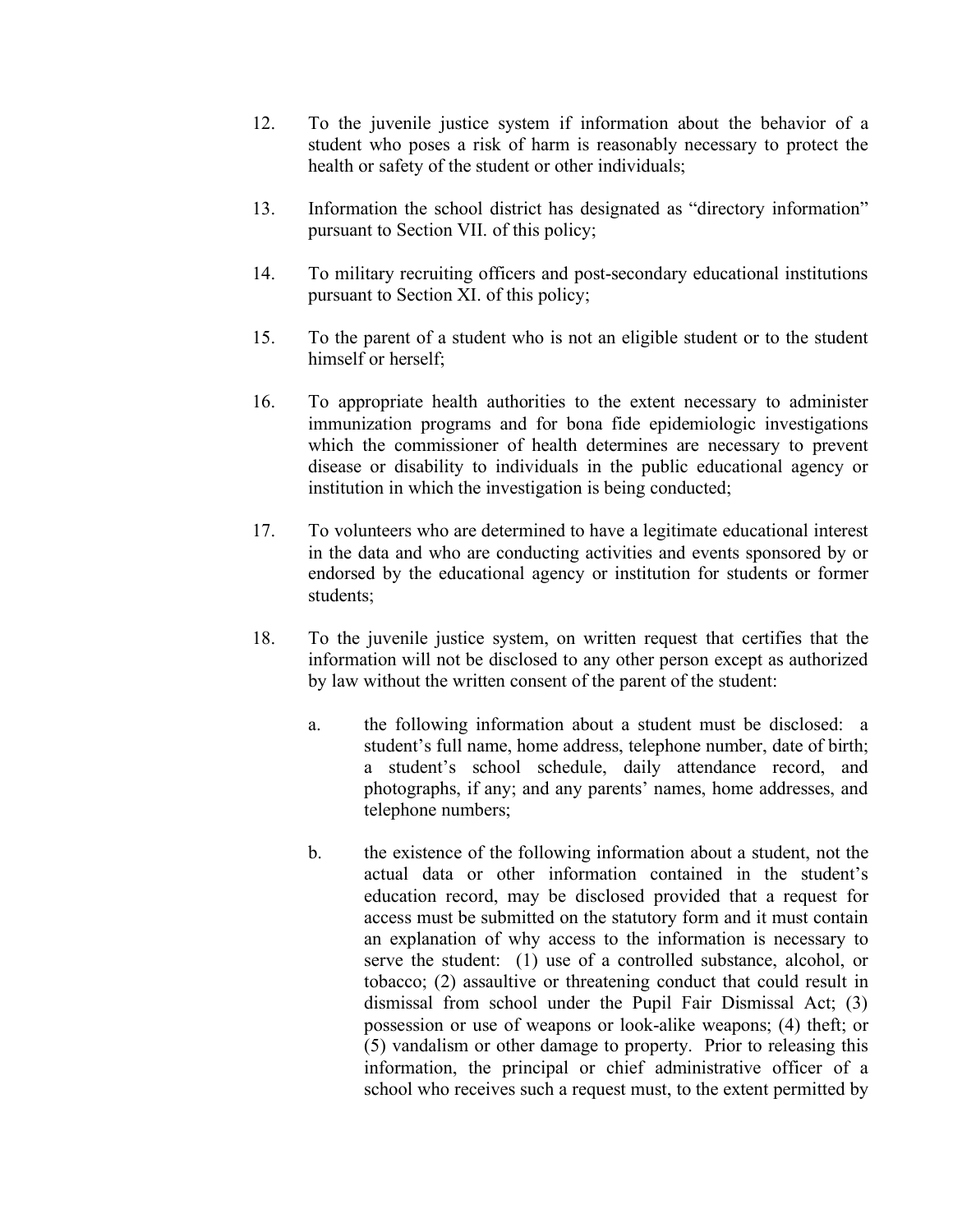federal law, notify the student's parent or guardian by certified mail of the request to disclose information. If the student's parent or guardian notifies the school official of an objection to the disclosure within ten (10) days of receiving certified notice, the school official must not disclose the information and instead must inform the requesting member of the juvenile justice system of the objection. If no objection from the parent or guardian is received within fourteen (14) days, the school official must respond to the request for information.

The written requests of the juvenile justice system member(s), as well as a record of any release, must be maintained in the student's file;

- 19. To the principal where the student attends and to any counselor directly supervising or reporting on the behavior or progress of the student if it is information from a disposition order received by a superintendent under Minn. Stat. § 260B.171, Subd. 3. The principal must notify the counselor immediately and must place the disposition order in the student's permanent education record. The principal also must notify immediately any teacher or administrator who directly supervises or reports on the behavior or progress of the student whom the principal believes needs the information to work with the student in an appropriate manner, to avoid being needlessly vulnerable, or to protect other persons from needless vulnerability. The principal may also notify other school district employees, substitutes, and volunteers who are in direct contact with the student if the principal determines that these individual need the information to work with the student in an appropriate manner, to avoid being needlessly vulnerable, or to protect other persons from needless vulnerability. Such notices from the principal must identify the student, outline the offense, and describe any conditions of probation about which the school must provide information if this information is provided in the disposition order. Disposition order information received is private educational data received for the limited purpose of serving the educational needs of the student and protecting students and staff. The information may not be further disseminated by the counselor, teacher, administrator, staff member, substitute, or volunteer except as necessary to serve the student, to protect students and staff, or as otherwise required by law, and only to the student or the student's parent or guardian;
- 20. To the principal where the student attends if it is information from a peace officer's record of children received by a superintendent under Minn. Stat. § 260B.171, Subd. 5. The principal must place the information in the student's education record. The principal also must notify immediately any teacher, counselor, or administrator directly supervising the student whom the principal believes needs the information to work with the student in an appropriate manner, to avoid being needlessly vulnerable, or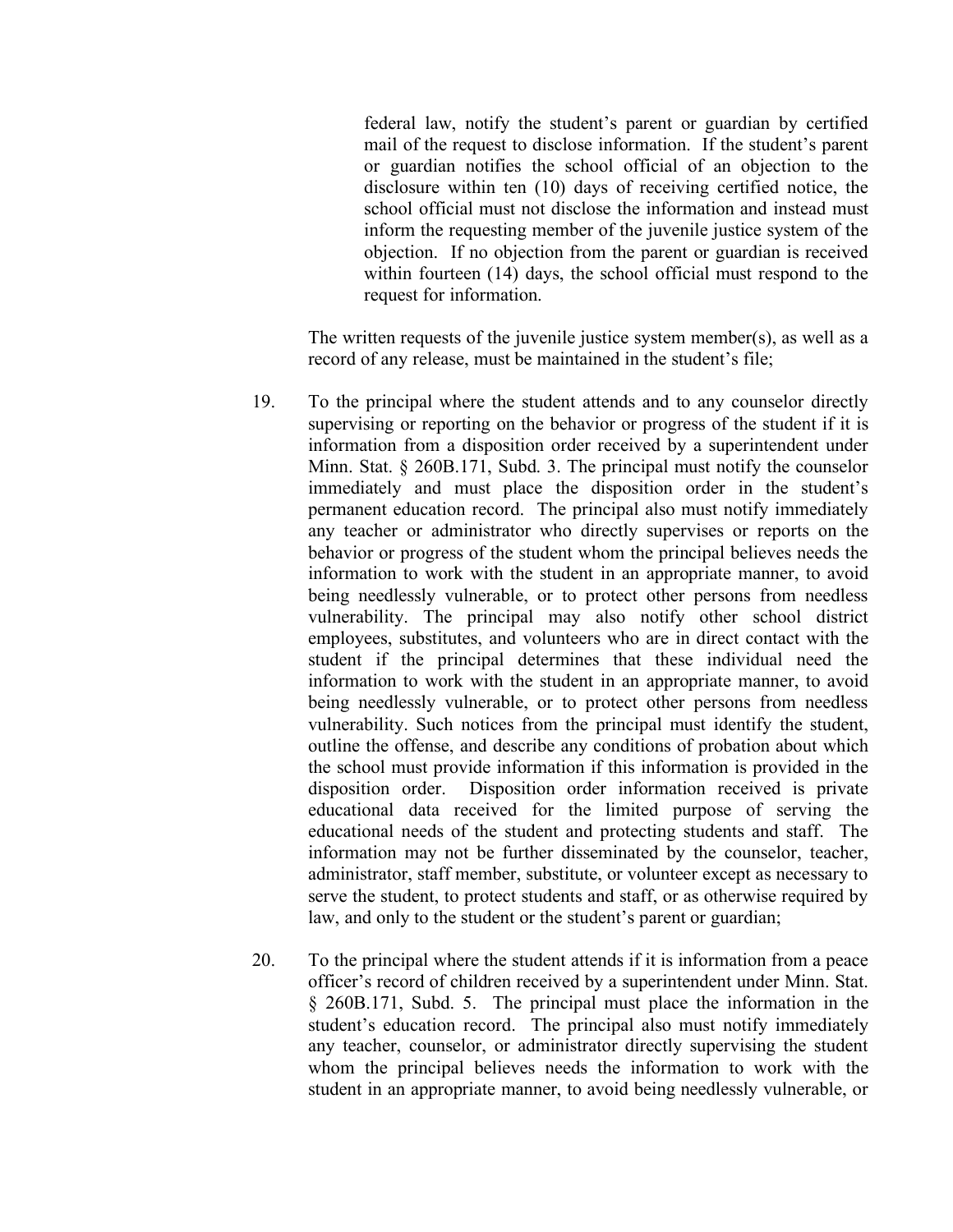to protect other persons from needless vulnerability. The principal may also notify other district employees, substitutes, and volunteers who are in direct contact with the student if the principal determines that these individuals need the information to work with the student in an appropriate manner, to avoid being needlessly vulnerable, or to protect other persons from needless vulnerability. Such notices from the principal must identify the student and describe the alleged offense if this information is provided in the peace officer's notice. Peace officer's record information received is private educational data received for the limited purpose of serving the educational needs of the student and protecting students and staff. The information must not be further disseminated by the counselor, teacher administrator, staff member, substitute, or volunteer except to communicate with the student or the student's parent or guardian as necessary to serve the student, to protect students and staff, or as otherwise required by law.

The principal must delete the peace officer's record from the student's education record, destroy the data, and make reasonable efforts to notify any teacher, counselor, staff member, administrator, substitute, or volunteer who received information from the peace officer's record if the county attorney determines not to proceed with a petition or directs the student into a diversion or mediation program or if a juvenile court makes a decision on a petition and the county attorney or juvenile court notifies the superintendent of such action; or

- 21. To the Secretary of Agriculture, or authorized representative from the Food and Nutrition Service or contractors acting on behalf of the Food and Nutrition Service, for the purposes of conducting program monitoring, evaluations, and performance measurements of state and local educational and other agencies and institutions receiving funding or providing benefits of one or more programs authorized under the National School Lunch Act or the Child Nutrition Act of 1966 for which the results will be reported in an aggregate form that does not identify any individual, on the conditions that: (a) any data collected shall be protected in a manner that will not permit the personal identification of students and their parents by other than the authorized representatives of the Secretary; and (b) any personally identifiable data shall be destroyed when the data are no longer needed for program monitoring, evaluations, and performance measurements.
- 22. To an agency caseworker or other representative of a State or local child welfare agency, or tribal organization (as defined in section 450b of Title 25), who has the right to access a student's case plan, as defined and determined by the State or tribal organization, when such agency or organization is legally responsible, in accordance with State or tribal law, for the care and protection of the student, provided that the education records, or the personally identifiable information contained in such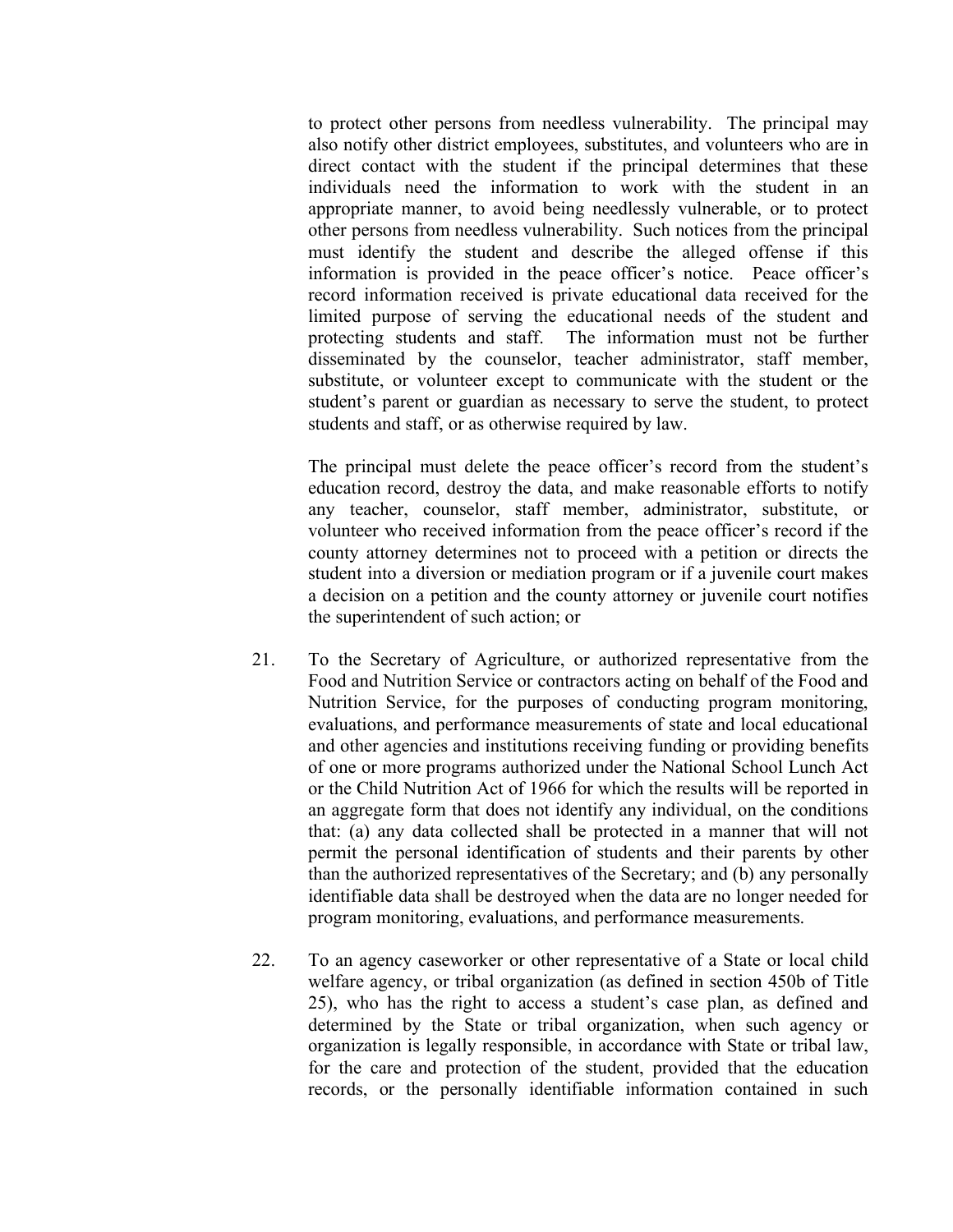records, of the student will not be disclosed by such agency or organization, except to an individual or entity engaged in addressing the student's education needs and authorized by such agency or organization to receive such disclosure and such disclosure is consistent with the State or tribal laws applicable to protecting the confidentiality of a student's education records.

C. Nonpublic School Students

The school district may disclose personally identifiable information from the education records of a nonpublic school student, other than a student who receives shared time educational services, without the written consent of the parent of the student or the eligible student unless otherwise provided herein, if the disclosure is:

- 1. Pursuant to a valid court order;
- 2. Pursuant to a statute specifically authorizing access to the private data; or
- 3. To appropriate health authorities to the extent necessary to administer immunization programs and for bona fide epidemiological investigations which the commissioner of health determines are necessary to prevent disease or disability to individuals in the public educational agency or institution in which the investigation is being conducted.

## **VII. RELEASE OF DIRECTORY INFORMATION**

A. Classification

Directory information is public except as provided herein.

B. Former Students

Unless a former student validly opted out of the release of directory information while the student was in attendance and has not rescinded the opt out request at any time, the school district may disclose directory information from the education records generated by it regarding the former student without meeting the requirements of Paragraph C. of this section. In addition, under an explicit exclusion from the definition of an "education record," the school district may release records that only contain information about an individual obtained after he or she is no longer a student at the school district and that are not directly related to the individual's attendance as a student (e.g., a student's activities as an alumnus of the school district).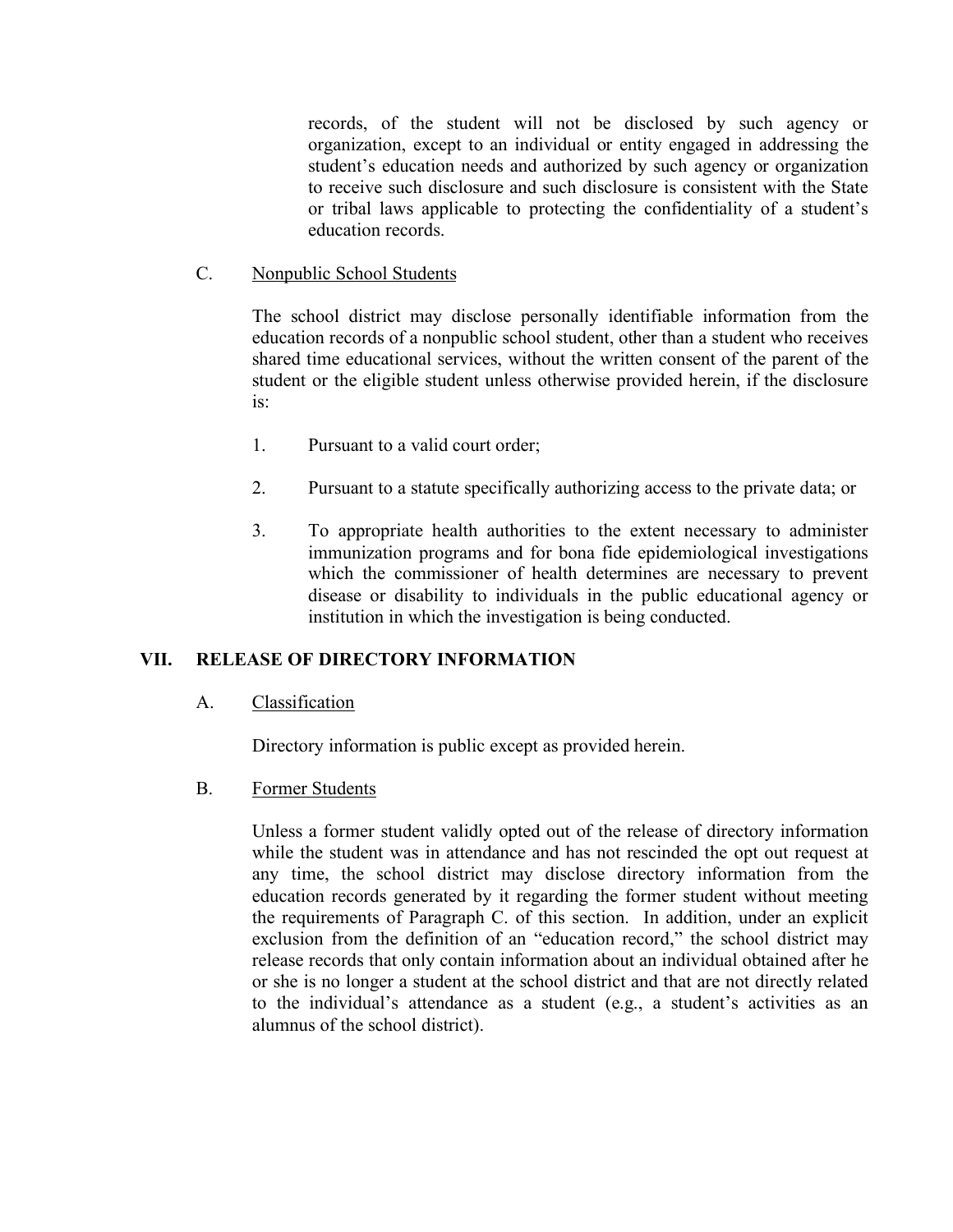## C. Present Students and Parents

The school district may disclose directory information from the education records of a student and information regarding parents without prior written consent of the parent of the student or eligible student, except as provided herein. Prior to such disclosure the school district shall:

- 1. Annually give public notice by any means that are reasonably likely to inform the parents and eligible students of:
	- a. the types of personally identifiable information regarding students and/or parents that the school district has designated as directory information;
	- b. the parent's or eligible student's right to refuse to let the school district designate any or all of those types of information about the student and/or the parent as directory information; and
	- c. the period of time in which a parent or eligible student has to notify the school district in writing that he or she does not want any or all of those types of information about the student and/or the parent designated as directory information.
- 2. Allow a reasonable period of time after such notice has been given for a parent or eligible student to inform the school district in writing that any or all of the information so designated should not be disclosed without the parent's or eligible student's prior written consent, except as provided in Section VI. of this policy.
- 3. A parent or eligible student may not opt out of the directory information disclosures to:
	- a. prevent the school district from disclosing or requiring the student to disclose the student's name, ID, or school district e-mail address in a class in which the student is enrolled; or
	- b. prevent the school district from requiring a student to wear, to display publicly, or to disclose a student ID card or badge that exhibits information that may be designated as directory information and that has been properly designated by the school district as directory information.
- 4. The school district shall not disclose or confirm directory information without meeting the written consent requirements contained in Section VI.A. of this policy if a student's social security number or other nondirectory information is used alone or in combination with other data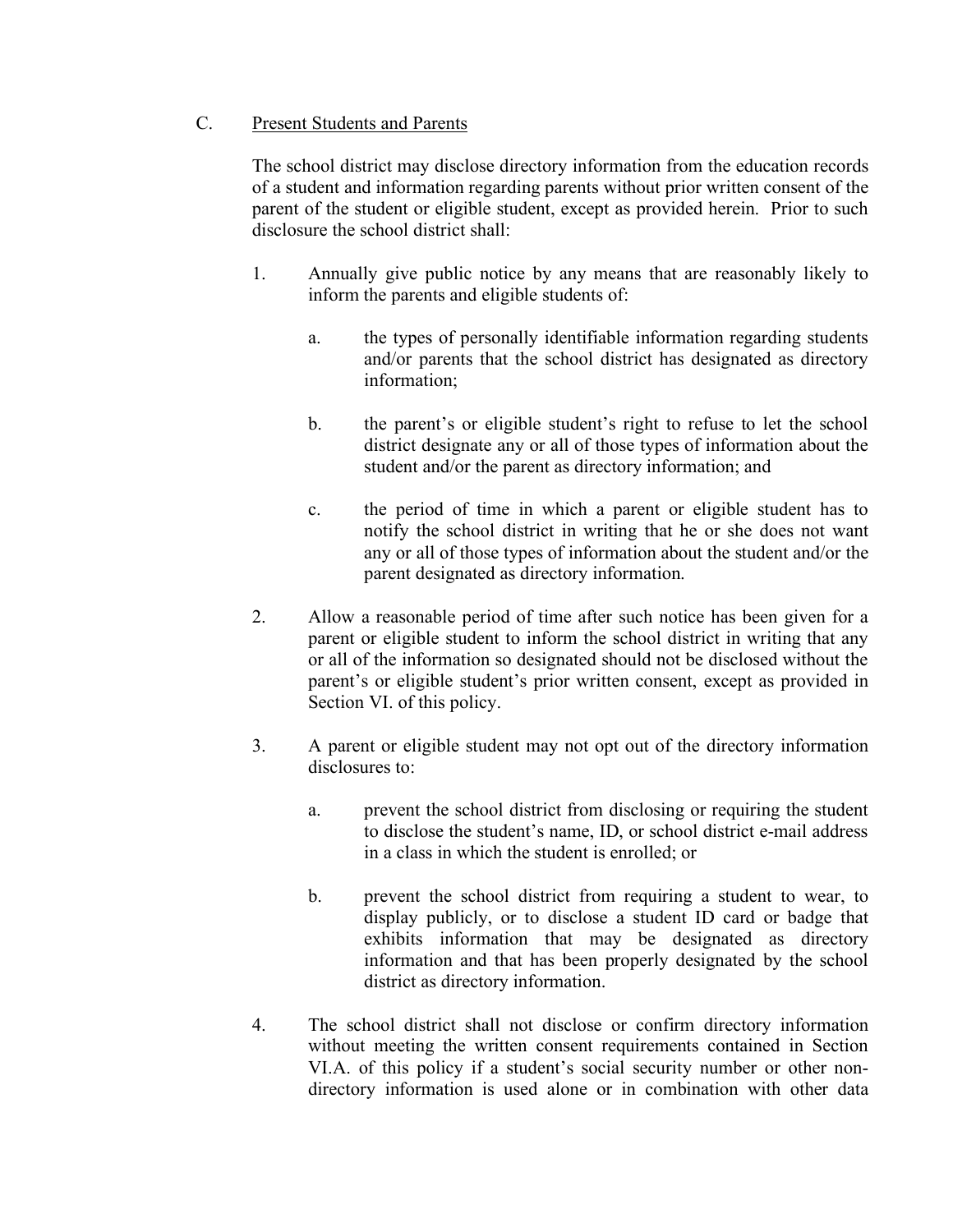elements to identify or help identify the student or the student's records.

D. Procedure for Obtaining Nondisclosure of Directory Information

The parent's or eligible student's written notice shall be directed to the responsible authority and shall include the following:

- 1. Name of the student and/or parent, as appropriate;
- 2. Home address;
- 3. School presently attended by student;
- 4. Parent's legal relationship to student, if applicable; and
- 5. Specific categories of directory information to be made not public without the parent's or eligible student's prior written consent, which shall only be applicable for that school year.
- E. Duration

The designation of any information as directory information about a student or parents will remain in effect for the remainder of the school year unless the parent or eligible student provides the written notifications provided herein.

## **VIII. DISCLOSURE OF PRIVATE RECORDS**

## A. Private Records

For the purposes herein, education records are records which are classified as private data on individuals by state law and which are accessible only to the student who is the subject of the data and the student's parent if the student is not an eligible student. The school district may not disclose private records or their contents except as summary data, or except as provided in Section VI. of this policy, without the prior written consent of the parent or the eligible student. The school district will use reasonable methods to identify and authenticate the identity of parents, students, school officials, and any other party to whom personally identifiable information from education records is disclosed.

#### B. Private Records Not Accessible to Parent

In certain cases state law intends, and clearly provides, that certain information contained in the education records of the school district pertaining to a student be accessible to the student alone, and to the parent only under special circumstances, if at all.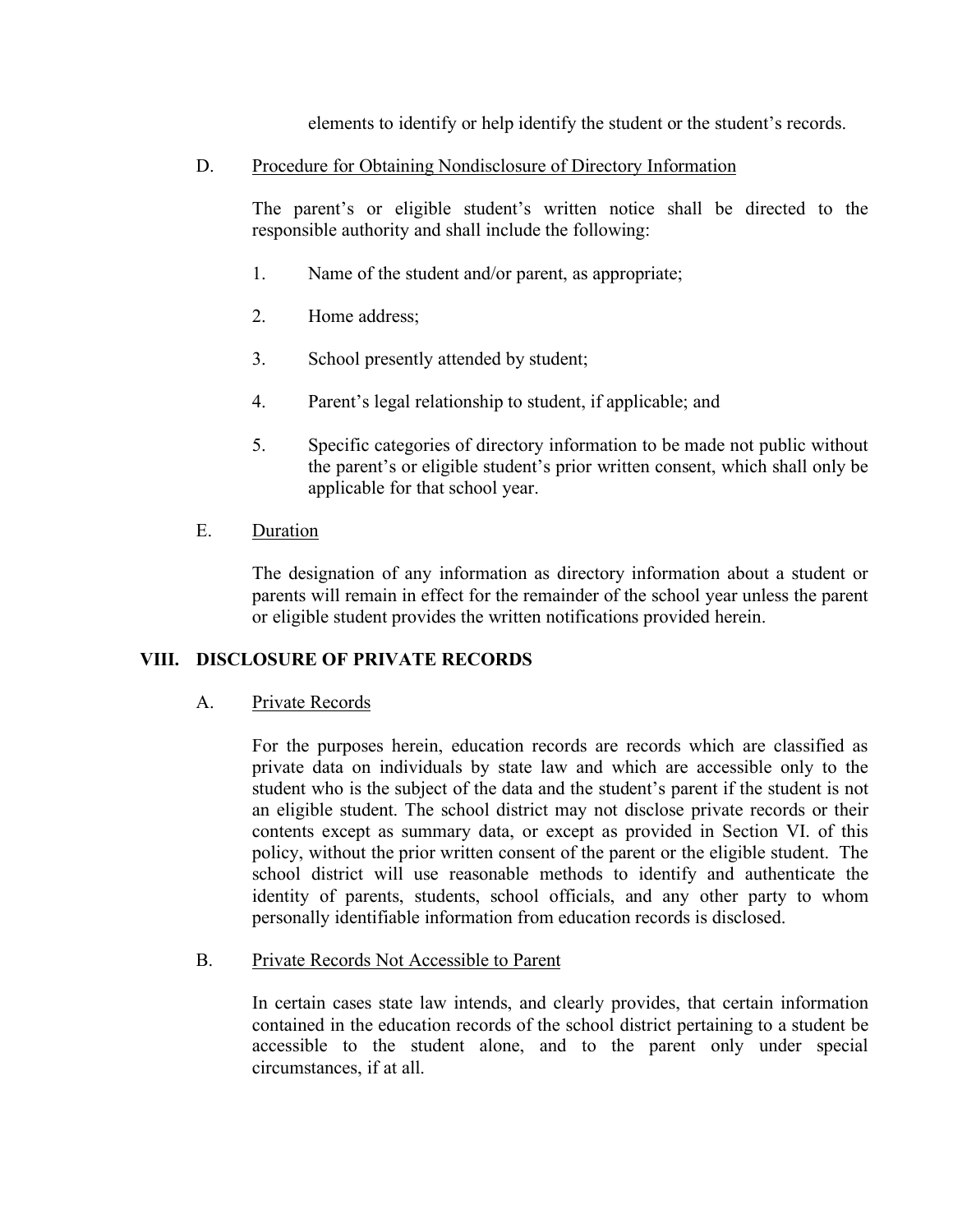- 1. The responsible authority may deny access to private data by a parent when a minor student who is the subject of that data requests that the responsible authority deny such access. The minor student's request must be submitted in writing setting forth the reasons for denying access to the parent and must be signed by the minor. Upon receipt of such request the responsible authority shall determine if honoring the request to deny the parent access would be in the best interest of the minor data subject. In making this determination the responsible authority shall consider the following factors:
	- a. whether the minor is of sufficient age and maturity to be able to explain the reasons for and understand the consequences of the request to deny access;
	- b. whether the personal situation of the minor is such that denying parental access may protect the minor data subject from physical or emotional harm;
	- c. whether there are grounds for believing that the minor data subject's reasons for precluding parental access are reasonably accurate;
	- d. whether the data in question is of such a nature that disclosure of it to the parent may lead to physical or emotional harm to the minor data subject; and
	- e. whether the data concerns medical, dental or other health services provided pursuant to Minn. Stat. §§ 144.341-144.347, in which case the data may be released only if the failure to inform the parent would seriously jeopardize the health of the minor.

## C. Private Records Not Accessible to Student

Students shall not be entitled to access to private data concerning financial records and statements of the student's parent or any information contained therein.

## **IX. DISCLOSURE OF CONFIDENTIAL RECORDS**

## A. Confidential Records

Confidential records are those records and data contained therein which are made not public by state or federal law, and which are inaccessible to the student and the student's parents or to an eligible student.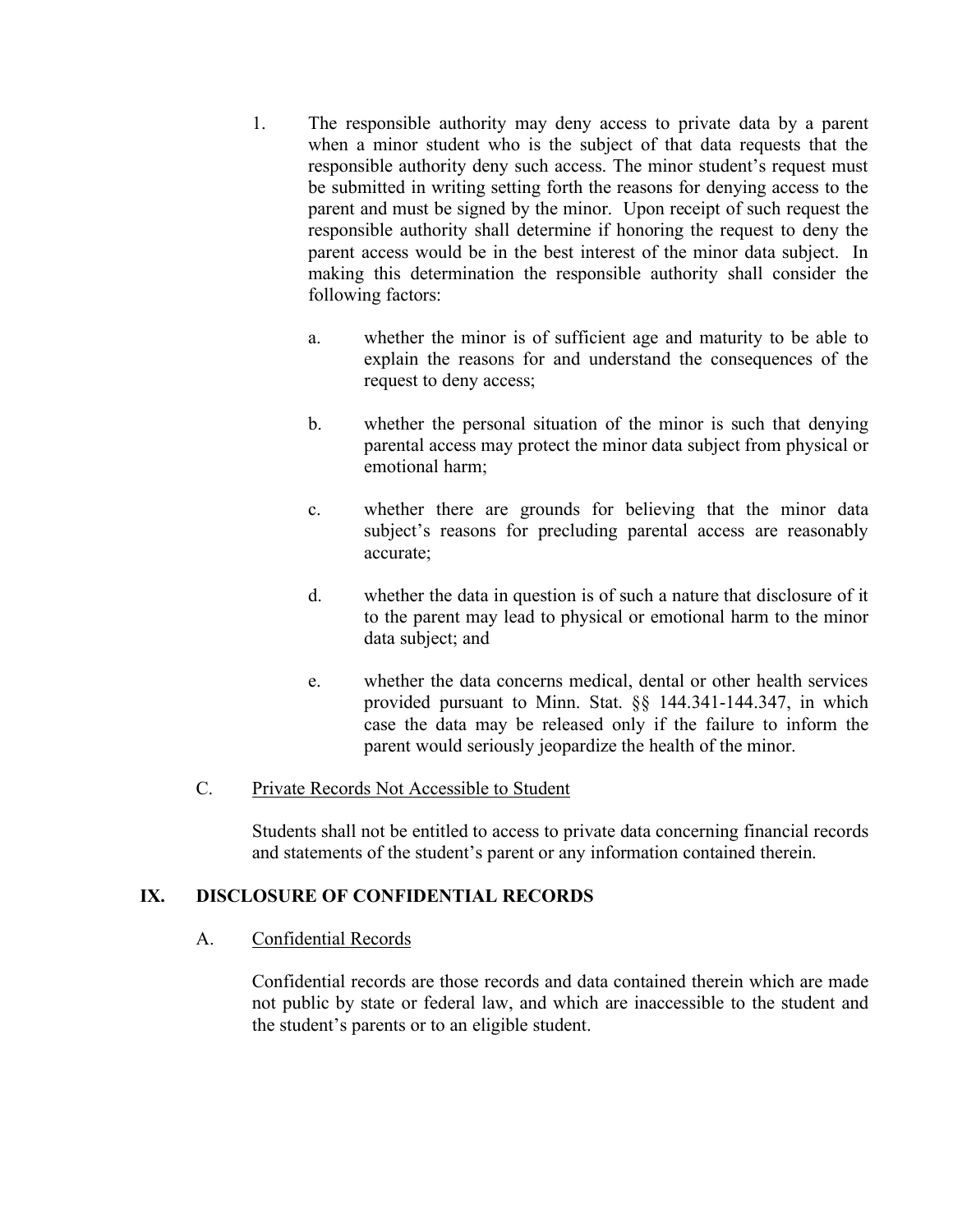## B. Reports Under the Maltreatment of Minors Reporting Act

Pursuant to Minn. Stat. § 626.556, written and digital copies of reports pertaining to a neglected and/or physically and/or sexually abused child shall be accessible only to the appropriate welfare and law enforcement agencies. In respect to other parties, such data shall be confidential and will not be made available to the parent or the subject individual by the school district. The subject individual, however, may obtain a copy of the report from either the local welfare agency, county sheriff, or the local police department subject to the provisions of Minn. Stat. § 626.556, Subd. 11.

Regardless of whether a written report is made under Minn. Stat. § 626.556, Subd. 7, as soon as practicable after a school receives information regarding an incident that may constitute maltreatment of a child in a school facility, the school shall inform the parent, legal guardian, or custodian of the child that an incident occurred that may constitute maltreatment of the child, when the incident occurred, and the nature of the conduct that may constitute maltreatment.

## C. Investigative Data

Data collected by the school district as part of an active investigation undertaken for the purpose of the commencement or defense of pending civil legal action, or which are retained in anticipation of a pending civil legal action are classified as protected nonpublic data in the case of data not on individuals, and confidential data in the case of data on individuals.

- 1. The school district may make any data classified as protected non-public or confidential pursuant to this subdivision accessible to any person, agency, or the public if the school district determines that such access will aid the law enforcement process, promote public health or safety, or dispel widespread rumor or unrest.
- 2. A complainant has access to a statement he or she provided to the school district.
- 3. Parents or eligible students may have access to investigative data of which the student is the subject, but only to the extent the data is not inextricably intertwined with data about other school district students, school district employees, and/or attorney data as defined in Minn. Stat. § 13.393.
- 4. Once a civil investigation becomes inactive, civil investigative data becomes public unless the release of the data would jeopardize another pending civil legal action, except for those portions of such data that are classified as not public data under state or federal law. Any civil investigative data presented as evidence in court or made part of a court record shall be public. For purposes of this provision, a civil investigation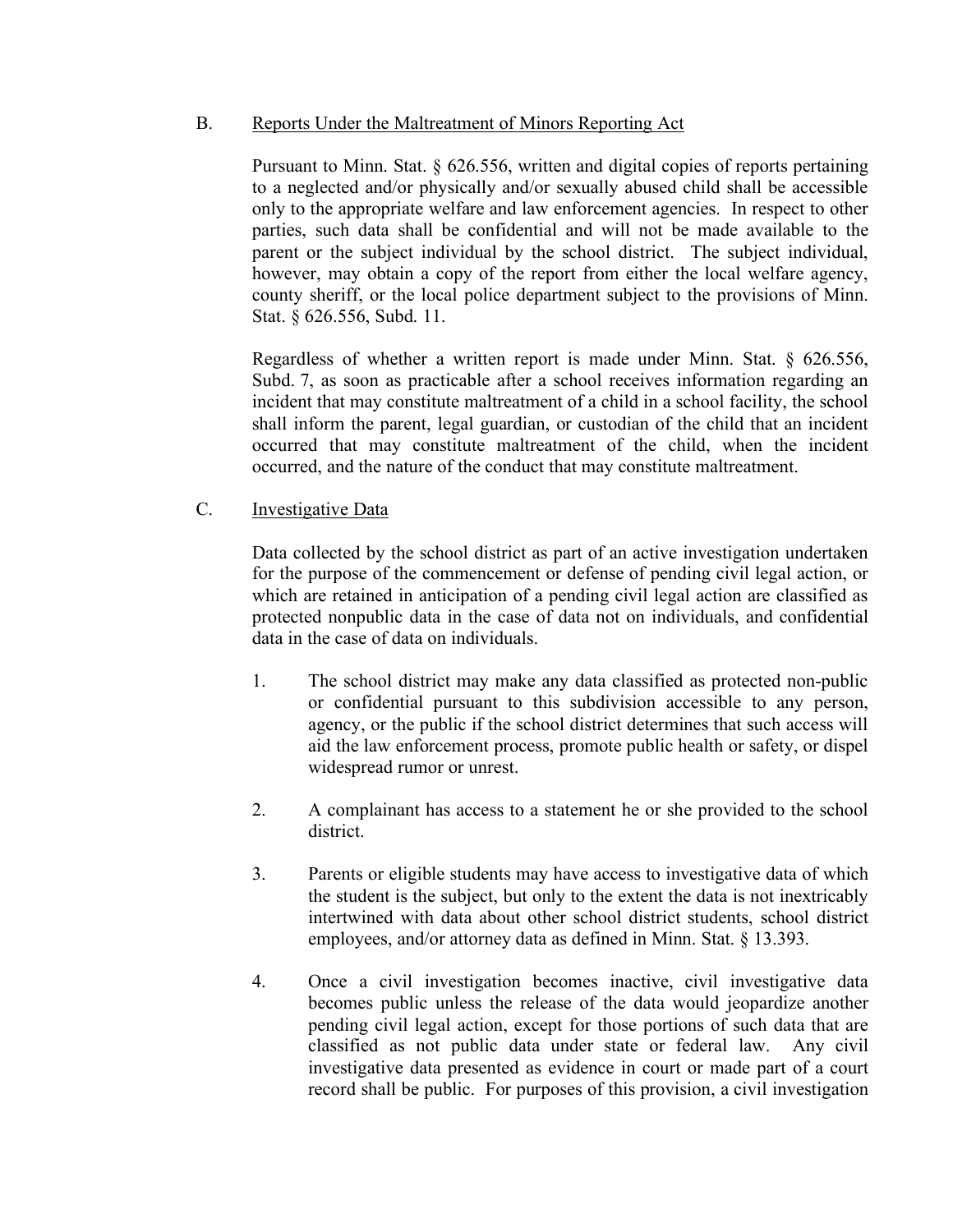becomes inactive upon the occurrence of any of the following events:

- a. a decision by the school district, or by the chief attorney for the school district, not to pursue the civil legal action. However, such investigation may subsequently become active if the school district or its attorney decides to renew the civil legal action;
- b. the expiration of the time to file a complaint under the statute of limitations or agreement applicable to the civil legal action; or
- c. the exhaustion or expiration of rights of appeal by either party to the civil legal action.
- 5. A "pending civil legal action" for purposes of this subdivision is defined as including, but not limited to, judicial, administrative, or arbitration proceedings.
- D. Chemical Abuse Records

To the extent the school district maintains records of the identity, diagnosis, prognosis, or treatment of any student which are maintained in connection with the performance of any drug abuse prevention function conducted, regulated, or directly or indirectly assisted by any department or agency of the United States, such records are classified as confidential and shall be disclosed only for the purposes and under the circumstances expressly authorized by law.

## **X. DISCLOSURE OF SCHOOL RECORDS PRIOR TO EXCLUSION OR EXPULSION HEARING**

At a reasonable time prior to any exclusion or expulsion hearing, the student and the student's parent or guardian or representative shall be given access to all school district records pertaining to the student, including any tests or reports upon which the action proposed by the school district may be based, pursuant to the Minnesota Pupil Fair Dismissal Act, Minn. Stat. § 121A.40, *et seq*.

### **XI. DISCLOSURE OF DATA TO MILITARY RECRUITING OFFICERS AND POST-SECONDARY EDUCATIONAL INSTITUTIONS**

A. The school district will release the names, addresses, and home telephone numbers of students in grades 11 and 12 to military recruiting officers and postsecondary educational institutions within sixty (60) days after the date of the request unless a parent or eligible student has refused in writing to release this data pursuant to Paragraph C. below.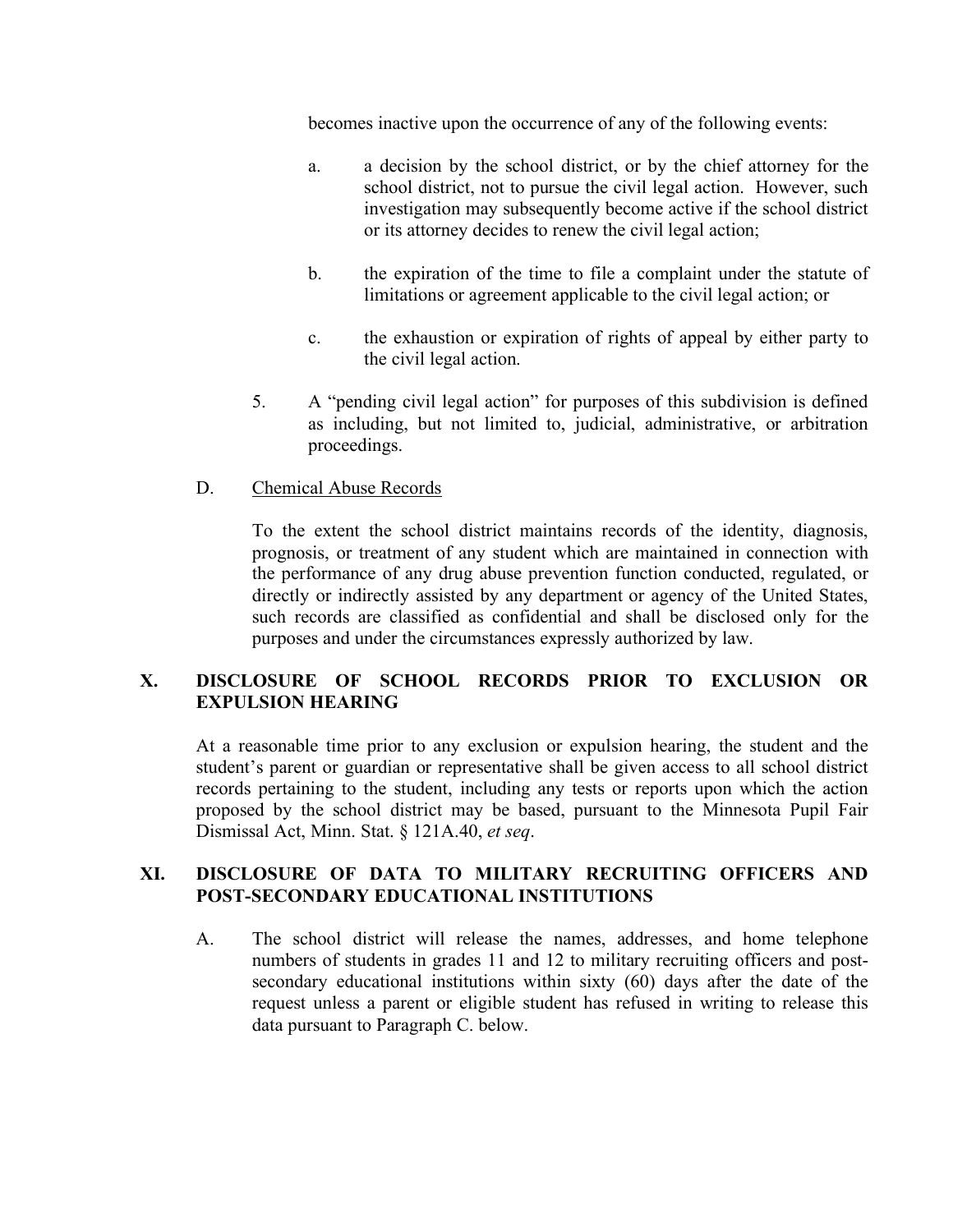- B. Data released to military recruiting officers under this provision:
	- 1. may be used only for the purpose of providing information to students about military service, state and federal veterans' education benefits, and other career and educational opportunities provided by the military; and
	- 2. cannot be further disseminated to any other person except personnel of the recruiting services of the armed forces.
- C. A parent or eligible student has the right to refuse the release of the name, address, or home telephone number to military recruiting officers and postsecondary educational institutions. To refuse the release of the above information to military recruiting officers and post-secondary educational institutions, a parent or eligible student must notify the responsible authority (building principal) in writing and in accordance with published timelines each year. The written request must include the following information:
	- 1. Name of student and parent, as appropriate;
	- 2. Home address;
	- 3. Student's grade level;
	- 4. School presently attended by student;
	- 5. Parent's legal relationship to student, if applicable;
	- 6. Specific category or categories of information which are not to be released to military recruiting officers and post-secondary educational institutions; and
	- 7. Specific category or categories of information which are not to be released to the public, including military recruiting officers and post-secondary educational institutions.
- D. Annually, the school district will provide public notice by any means that are reasonably likely to inform the parents and eligible students of their rights to refuse to release the names, addresses, and home phone numbers of students in grades 11 and 12 without prior consent.
- E. A parent or eligible student's refusal to release the above information to military recruiting officers and post-secondary educational institutions does not affect the school district's release of directory information to the rest of the public, which includes military recruiting officers and post-secondary educational institutions. In order to make any directory information about a student private, the procedures contained in Section VII. of this policy also must be followed. Accordingly, to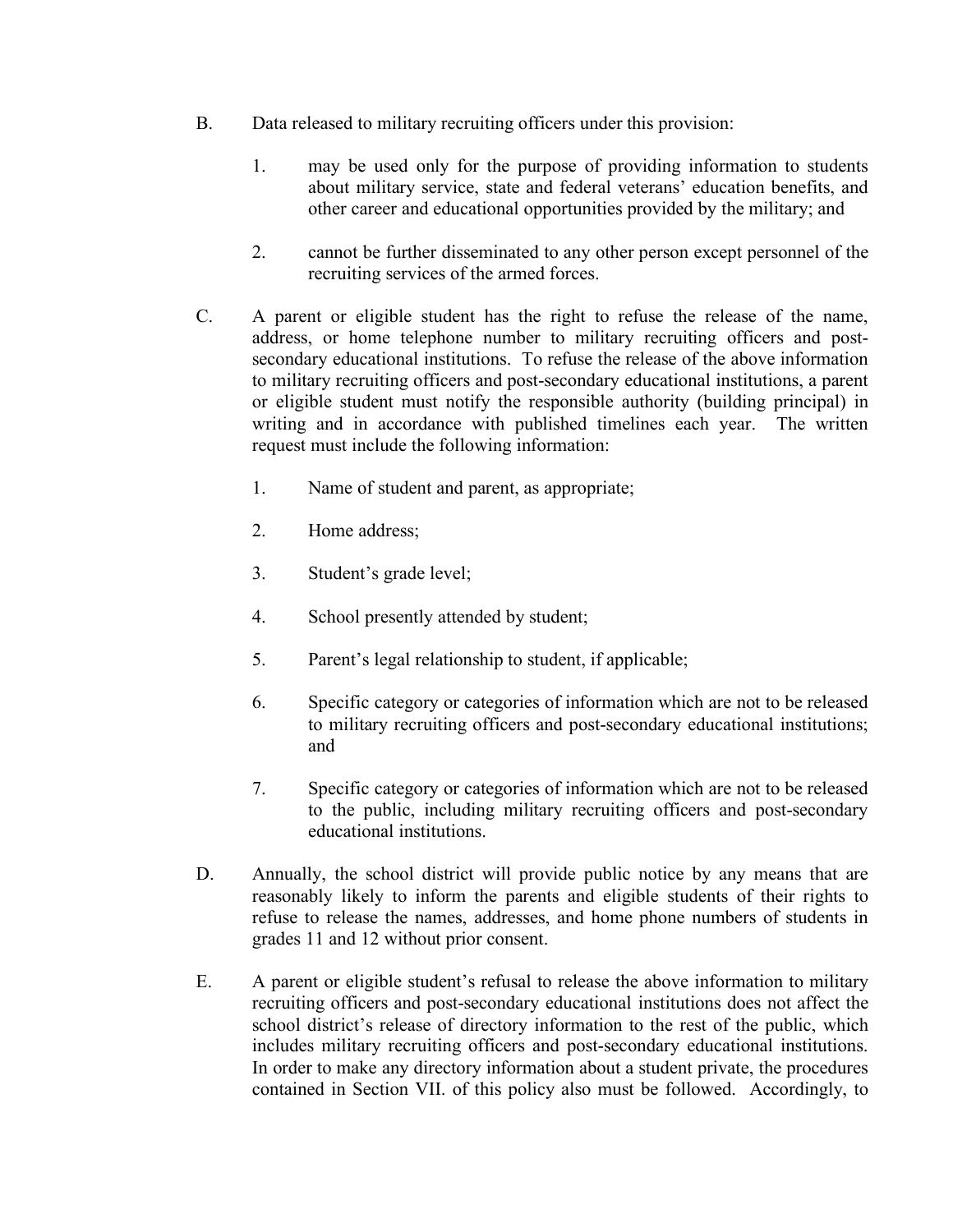the extent the school district has designated the name, address, phone number, and grade level of students as directory information, absent a request from a parent or eligible student not to release such data, this information will be public data and accessible to members of the public, including military recruiting officers and post-secondary educational institutions.

## **XII. LIMITS ON REDISCLOSURE**

## A. Redisclosure

Consistent with the requirements herein, the school district may only disclose personally identifiable information from the education records of a student on the condition that the party to whom the information is to be disclosed will not disclose the information to any other party without the prior written consent of the parent of the student or the eligible student, except that the officers, employees, and agents of any party receiving personally identifiable information under this section may use the information, but only for the purposes for which the disclosure was made.

- B. Redisclosure Not Prohibited
	- 1. Subdivision A. of this section does not prevent the school district from disclosing personally identifiable information under Section VI. of this policy with the understanding that the party receiving the information may make further disclosures of the information on behalf of the school district provided:
		- a. The disclosures meet the requirements of Section VI. of this policy; and
		- b. The school district has complied with the record-keeping requirements of Section XIII. of this policy.
	- 2. Subdivision A. of this section does not apply to disclosures made pursuant to court orders or lawfully issued subpoenas or litigation, to disclosures of directory information, to disclosures to a parent or student or to parents of dependent students, or to disclosures concerning sex offenders and other individuals required to register under 42 U.S.C. § 14071. However, the school district must provide the notification required in Section XII.D. of this policy if a redisclosure is made based upon a court order or lawfully issued subpoena.
- C. Classification of Disclosed Data

The information disclosed shall retain the same classification in the hands of the party receiving it as it had in the hands of the school district.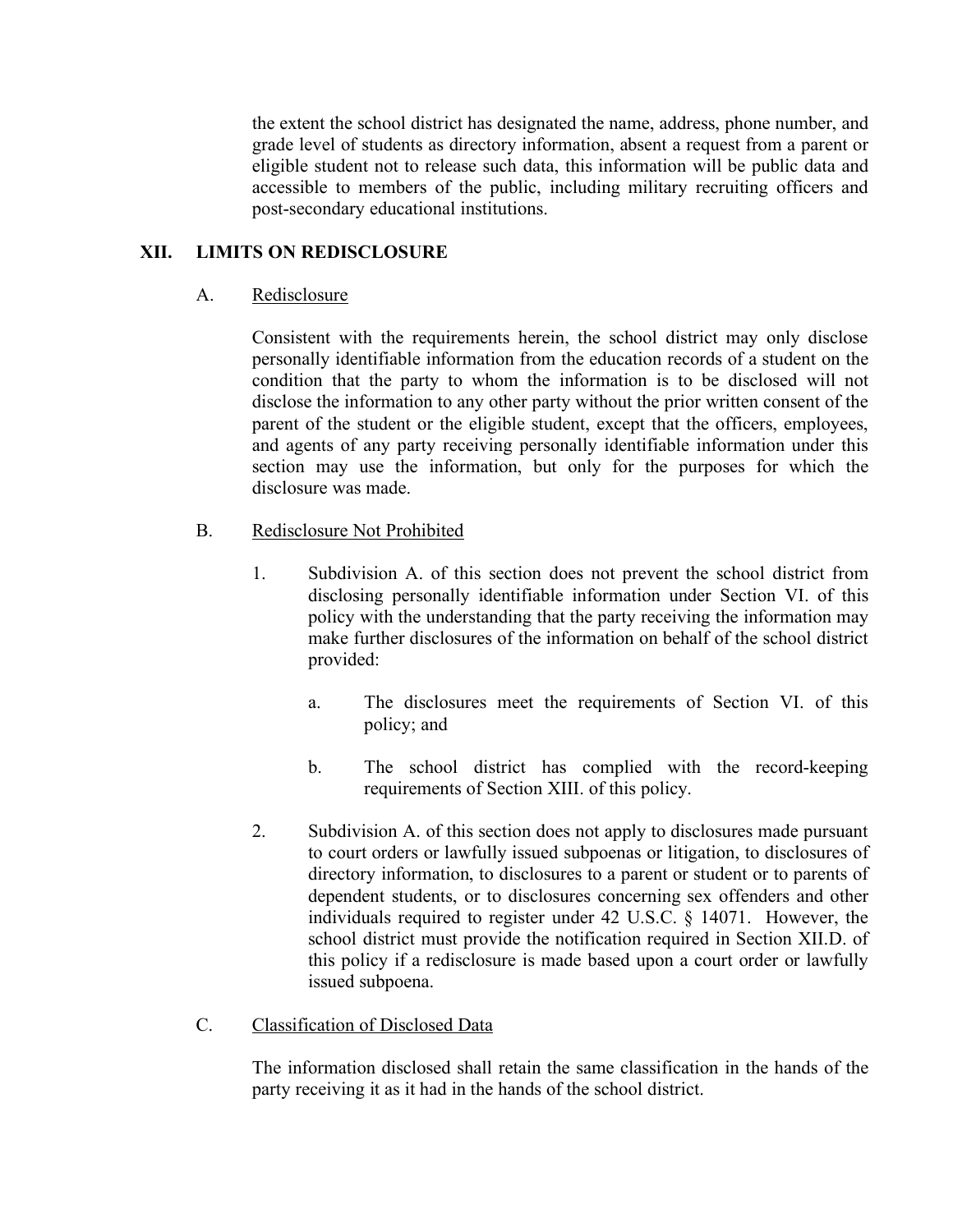## D. Notification

The school district shall inform the party to whom a disclosure is made of the requirements set forth in this section, except for disclosures made pursuant to court orders or lawfully issued subpoenas, disclosure of directory information under Section VII. of this policy, disclosures to a parent or student, or disclosures to parents of a dependent student. In the event that the Family Policy Compliance Office determines that a state or local educational authority, a federal agency headed by an official listed in 34 C.F.R. § 99.31(a)(3), or an authorized representative of a state or local educational authority or a federal agency headed by an official listed in § 99.31(a)(3), or a third party outside of the school district improperly rediscloses personally identifiable information from education records or fails to provide notification required under this section of this policy, the school district may not allow that third party access to personally identifiable information from education records for at least five (5) years.

## **XIII. RESPONSIBLE AUTHORITY; RECORD SECURITY; AND RECORD KEEPING**

## A. Responsible Authority

The responsible authority shall be responsible for the maintenance and security of student records.

## B. Record Security

The principal of each school subject to the supervision and control of the responsible authority shall be the records manager of the school, and shall have the duty of maintaining and securing the privacy and/or confidentiality of student records.

## C. Plan for Securing Student Records

The building principal shall submit to the responsible authority a written plan for securing students records by September 1 of each school year. The written plan shall contain the following information:

- 1. A description of records maintained;
- 2. Titles and addresses of person(s) responsible for the security of student records;
- 3. Location of student records, by category, in the buildings;
- 4. Means of securing student records; and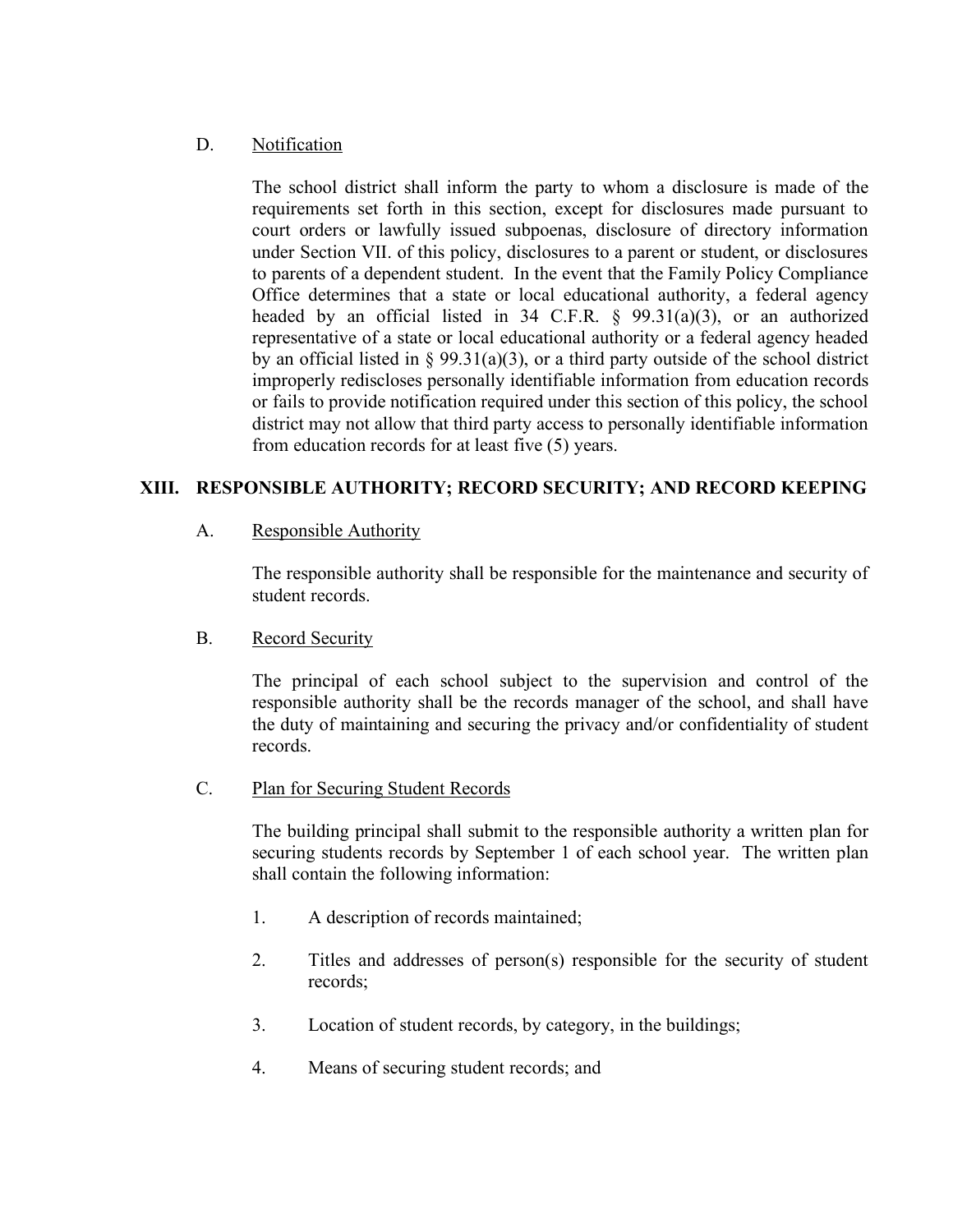- 5. Procedures for access and disclosure.
- D. Review of Written Plan for Securing Student Records

The responsible authority shall review the plans submitted pursuant to Paragraph C. of this section for compliance with the law, this policy and the various administrative policies of the school district. The responsible authority shall then promulgate a chart incorporating the provisions of Paragraph C. which shall be attached to and become a part of this policy.

- E. Record Keeping
	- 1. The principal shall, for each request for and each disclosure of personally identifiable information from the education records of a student, maintain a record with the education records of the student which indicates:
		- a. the parties who have requested or received personally identifiable information from the education records of the student;
		- b. the legitimate interests these parties had in requesting or obtaining the information; and
		- c. the names of the state and local educational authorities and federal officials and agencies listed in Section VI.B.4. of this policy that may make further disclosures of personally identifiable information from the student's education records without consent.
	- 2. In the event the school district discloses personally identifiable information from an education record of a student pursuant to Section XII.B. of this policy, the record of disclosure required under this section shall also include:
		- a. the names of the additional parties to which the receiving party may disclose the information on behalf of the school district;
		- b. the legitimate interests under Section VI. of this policy which each of the additional parties has in requesting or obtaining the information; and
		- c. a copy of the record of further disclosures maintained by a state or local educational authority or federal official or agency listed in Section VI.B.4. of this policy in accordance with 34 C.F.R. § 99.32 and to whom the school district disclosed information from an education record. The school district shall request a copy of the record of further disclosures from a state or local educational authority or federal official or agency to whom education records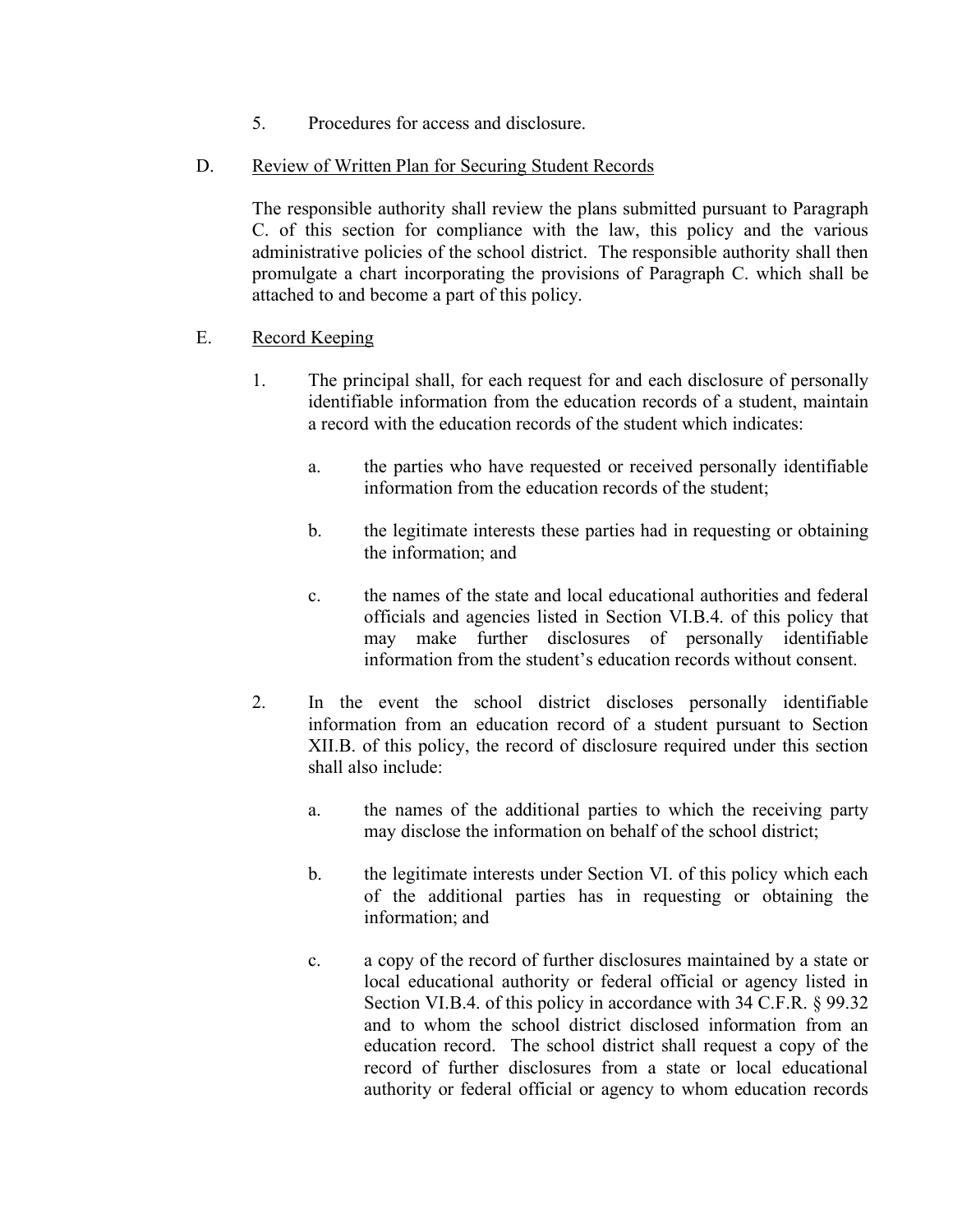were disclosed upon a request from a parent or eligible student to review the record of requests for disclosure.

- 3. Section XIII.E.1. does not apply to requests by or disclosure to a parent of a student or an eligible student, disclosures pursuant to the written consent of a parent of a student or an eligible student, requests by or disclosures to other school officials under Section VI.B.1. of this policy, to requests for disclosures of directory information under Section VII. of this policy, or to a party seeking or receiving the records as directed by a federal grand jury or other law enforcement subpoena and the issuing court or agency has ordered that the existence or the contents of the subpoena or the information provided in response to the subpoena not be disclosed or as directed by an ex parte court order obtained by the United States Attorney General (or designee not lower than an Assistant Attorney General) concerning investigations or prosecutions of an offense listed in 18. U.S.C.  $\S 2332b(g)(5)(B)$  or an act of domestic or international terrorism.
- 4. The record of requests of disclosures may be inspected by:
	- a. the parent of the student or the eligible student;
	- b. the school official or his or her assistants who are responsible for the custody of the records; and
	- c. the parties authorized by law to audit the record-keeping procedures of the school district.
- 5. The school district shall record the following information when it discloses personally identifiable information from education records under the health or safety emergency exception:
	- a. the articulable and significant threat to the health or safety of a student or other individual that formed the basis for the disclosure; and
	- b. the parties to whom the school district disclosed the information.
- 6. The record of requests and disclosures shall be maintained with the education records of the student as long as the school district maintains the student's education records.

## **XIV. RIGHT TO INSPECT AND REVIEW EDUCATION RECORDS**

A. Parent of a Student, an Eligible Student or the Parent of an Eligible Student Who is Also a Dependent Student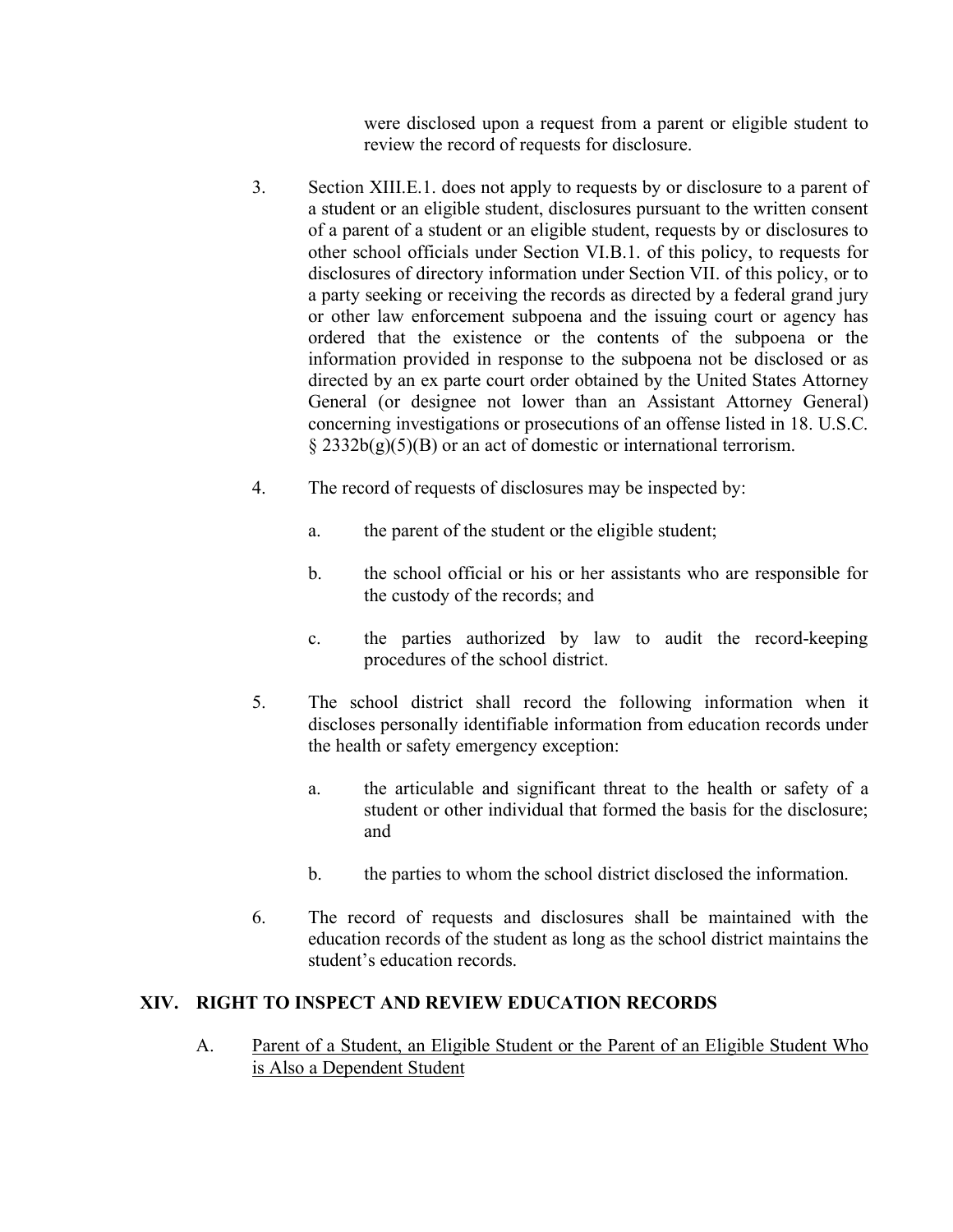The school district shall permit the parent of a student, an eligible student, or the parent of an eligible student who is also a dependent student who is or has been in attendance in the school district to inspect or review the education records of the student, except those records which are made confidential by state or federal law or as otherwise provided in Section VIII. of this policy.

## B. Response to Request for Access

The school district shall respond to any request pursuant to Subdivision A. of this section immediately, if possible, or within ten (10) days of the date of the request, excluding Saturdays, Sundays, and legal holidays.

### C. Right to Inspect and Review

The right to inspect and review education records under Subdivision A. of this section includes:

- 1. The right to a response from the school district to reasonable requests for explanations and interpretations of records; and
- 2. If circumstances effectively prevent the parent or eligible student from exercising the right to inspect and review the education records, the school district shall provide the parent or eligible student with a copy of the records requested or make other arrangements for the parent or eligible student to inspect and review the requested records.
- 3. Nothing in this policy shall be construed as limiting the frequency of inspection of the education records of a student with a disability by the student's parent or guardian or by the student upon the student reaching the age of majority.

#### D. Form of Request

Parents or eligible students shall submit to the school district a written request to inspect education records which identify as precisely as possible the record or records he or she wishes to inspect.

E. Collection of Student Records

If a student's education records are maintained in more than one location, the responsible authority may collect copies of the records or the records themselves from the various locations so they may be inspected at one site. However, if the parent or eligible student wishes to inspect these records where they are maintained, the school district shall attempt to accommodate those wishes. The parent or eligible student shall be notified of the time and place where the records may be inspected.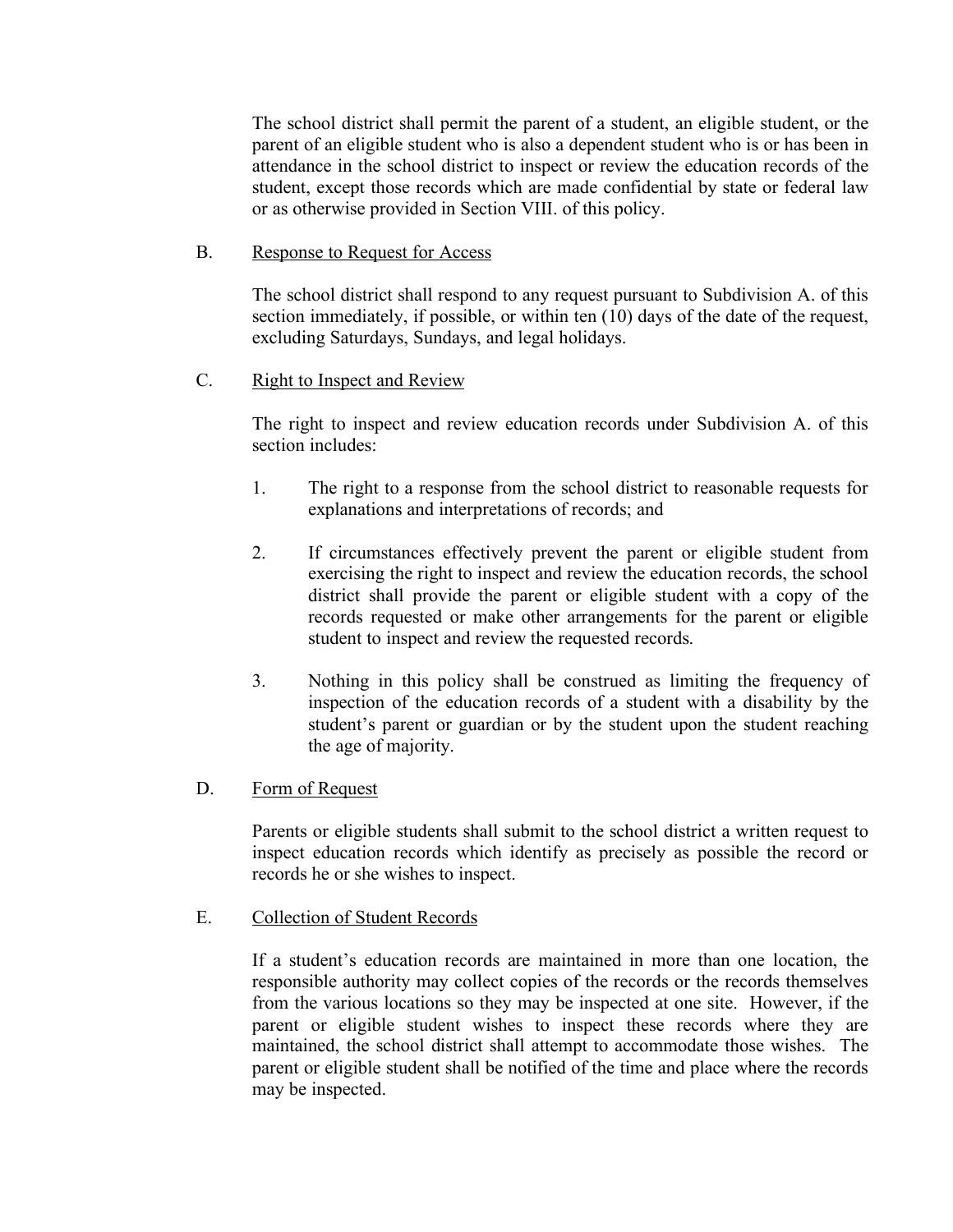## F. Records Containing Information on More Than One Student

If the education records of a student contain information on more than one student, the parent or eligible student may inspect and review or be informed of only the specific information which pertains to that student.

### G. Authority to Inspect or Review

The school district may presume that either parent of the student has authority to inspect or review the education records of a student unless the school district has been provided with evidence that there is a legally binding instrument or a state law or court order governing such matters as marriage dissolution, separation, or custody which provides to the contrary.

### H. Fees for Copies of Records

- 1. The school district shall charge a reasonable fee for providing photocopies or printed copies of records unless printing a copy is the only method to provide for the inspection of data. In determining the amount of the reasonable fee, the school district shall consider the following:
	- a. the cost of materials, including paper, used to provide the copies;
	- b. the cost of the labor required to prepare the copies;
	- c. any schedule of standard copying charges established by the school district in its normal course of operations;
	- d. any special costs necessary to produce such copies from machine based record-keeping systems, including but not limited to computers and microfilm systems; and
	- e. mailing costs.
- 2. If 100 or fewer pages of black and white, letter or legal size paper copies are requested, actual costs shall not be used, and, instead, the charge shall be no more than 25 cents for each page copied.
- 3. The cost of providing copies shall be borne by the parent or eligible student.
- 4. The responsible authority, however, may not impose a fee for a copy of an education record made for a parent or eligible student if doing so would effectively prevent or, in the case of a student with a disability, impair the parent or eligible student from exercising their right to inspect or review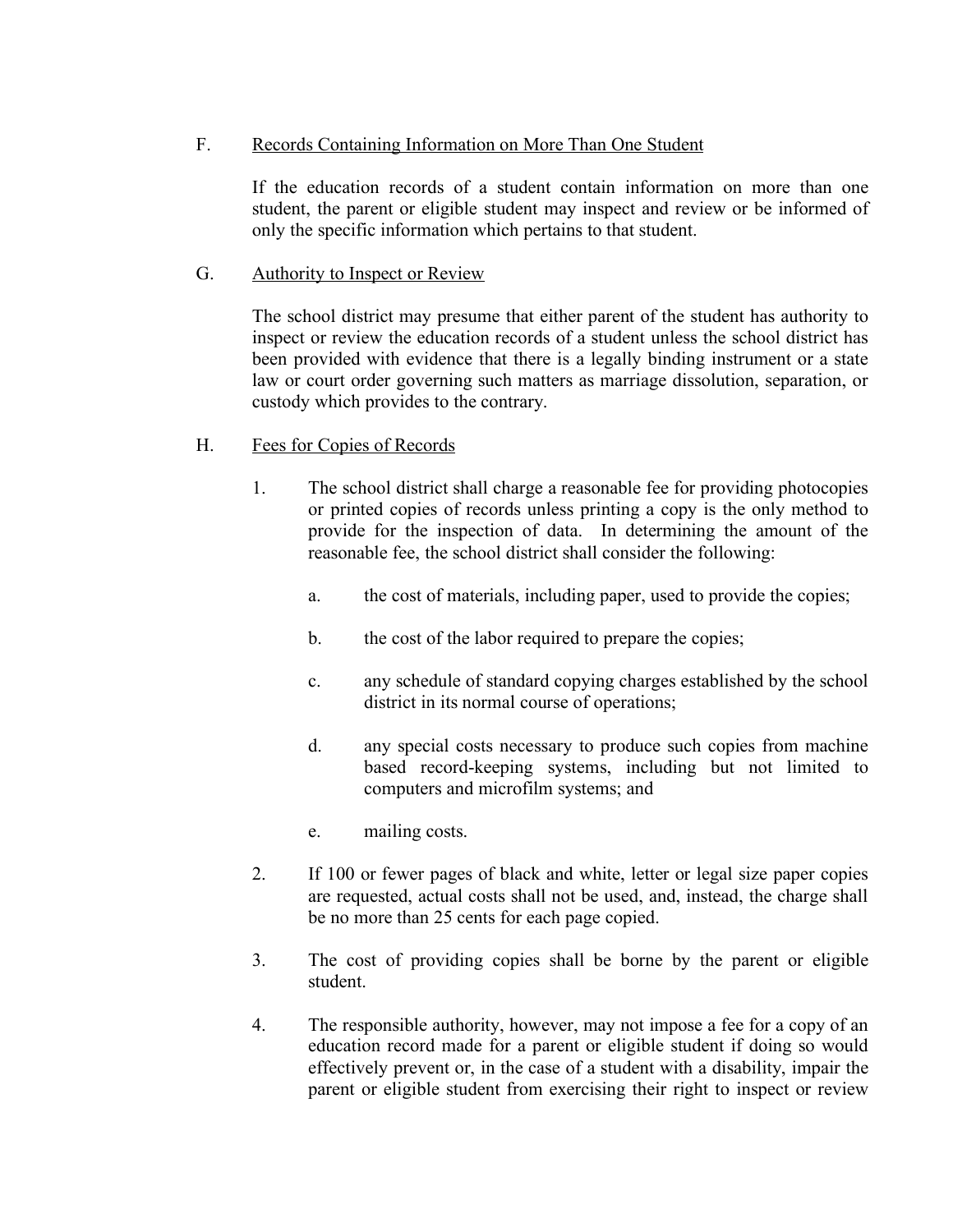#### the student's education records.

## **XV. REQUEST TO AMEND RECORDS; PROCEDURES TO CHALLENGE DATA**

#### A. Request to Amend Education Records

The parent of a student or an eligible student who believes that information contained in the education records of the student is inaccurate, misleading, or violates the privacy rights of the student may request that the school district amend those records.

- 1. The request shall be in writing, shall identify the item the requestor believes to be inaccurate, misleading, or in violation of the privacy or other rights of the student, shall state the reason for this belief, and shall specify the correction the requestor wishes the school district to make. The request shall be signed and dated by the requestor.
- 2. The school district shall decide whether to amend the education records of the student in accordance with the request within thirty (30) days after receiving the request.
- 3. If the school district decides to refuse to amend the education records of the student in accordance with the request, it shall inform the parent of the student or the eligible student of the refusal and advise the parent or eligible student of the right to a hearing under Subdivision B. of this section.

#### B. Right to a Hearing

If the school district refuses to amend the education records of a student, the school district, on request, shall provide an opportunity for a hearing in order to challenge the content of the student's education records to ensure that information in the education records of the student is not inaccurate, misleading, or otherwise in violation of the privacy or other rights of the student. A hearing shall be conducted in accordance with Subdivision C. of this section.

- 1. If, as a result of the hearing, the school district decides that the information is inaccurate, misleading, or otherwise in violation of the privacy or other rights of the student, it shall amend the education records of the student accordingly and so inform the parent of the student or the eligible student in writing.
- 2. If, as a result of the hearing, the school district decides that the information is not inaccurate, misleading, or otherwise in violation of the privacy or other rights of the student, it shall inform the parent or eligible student of the right to place a statement in the record commenting on the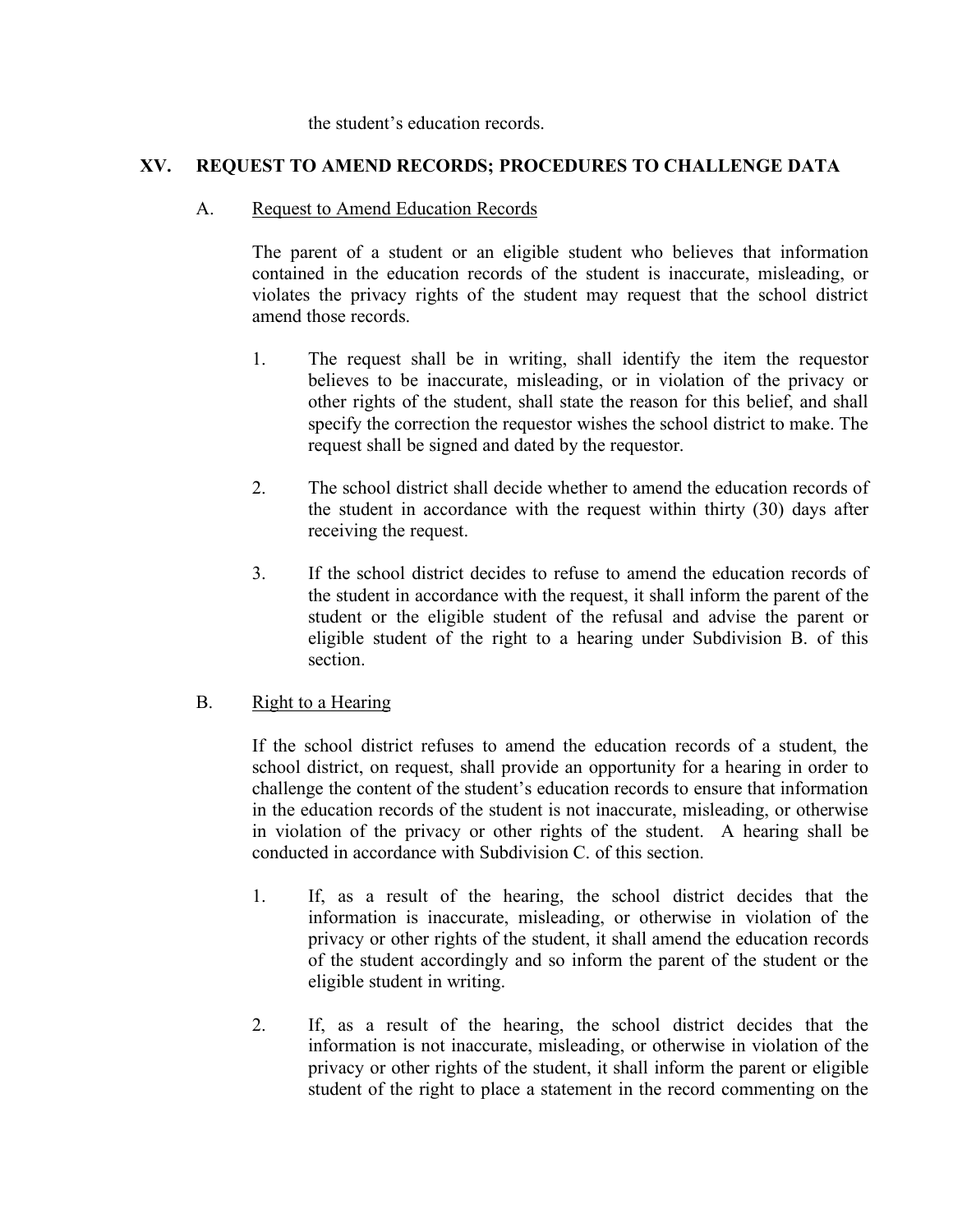contested information in the record or stating why he or she disagrees with the decision of the school district, or both.

- 3. Any statement placed in the education records of the student under Subdivision B. of this section shall:
	- a. be maintained by the school district as part of the education records of the student so long as the record or contested portion thereof is maintained by the school district; and
	- b. if the education records of the student or the contested portion thereof is disclosed by the school district to any party, the explanation shall also be disclosed to that party.

## C. Conduct of Hearing

- 1. The hearing shall be held within a reasonable period of time after the school district has received the request, and the parent of the student or the eligible student shall be given notice of the date, place, and time reasonably in advance of the hearing.
- 2. The hearing may be conducted by any individual, including an official of the school district who does not have a direct interest in the outcome of the hearing. The school board attorney shall be in attendance to present the school board's position and advise the designated hearing officer on legal and evidentiary matters.
- 3. The parent of the student or eligible student shall be afforded a full and fair opportunity for hearing to present evidence relative to the issues raised under Subdivisions A. and B. of this section and may be assisted or represented by individuals of his or her choice at his or her own expense, including an attorney.
- 4. The school district shall make a decision in writing within a reasonable period of time after the conclusion of the hearing. The decision shall be based solely on evidence presented at the hearing and shall include a summary of evidence and reasons for the decision.

## D. Appeal

The final decision of the designated hearing officer may be appealed in accordance with the applicable provisions of Minn. Stat. Ch. 14 relating to contested cases.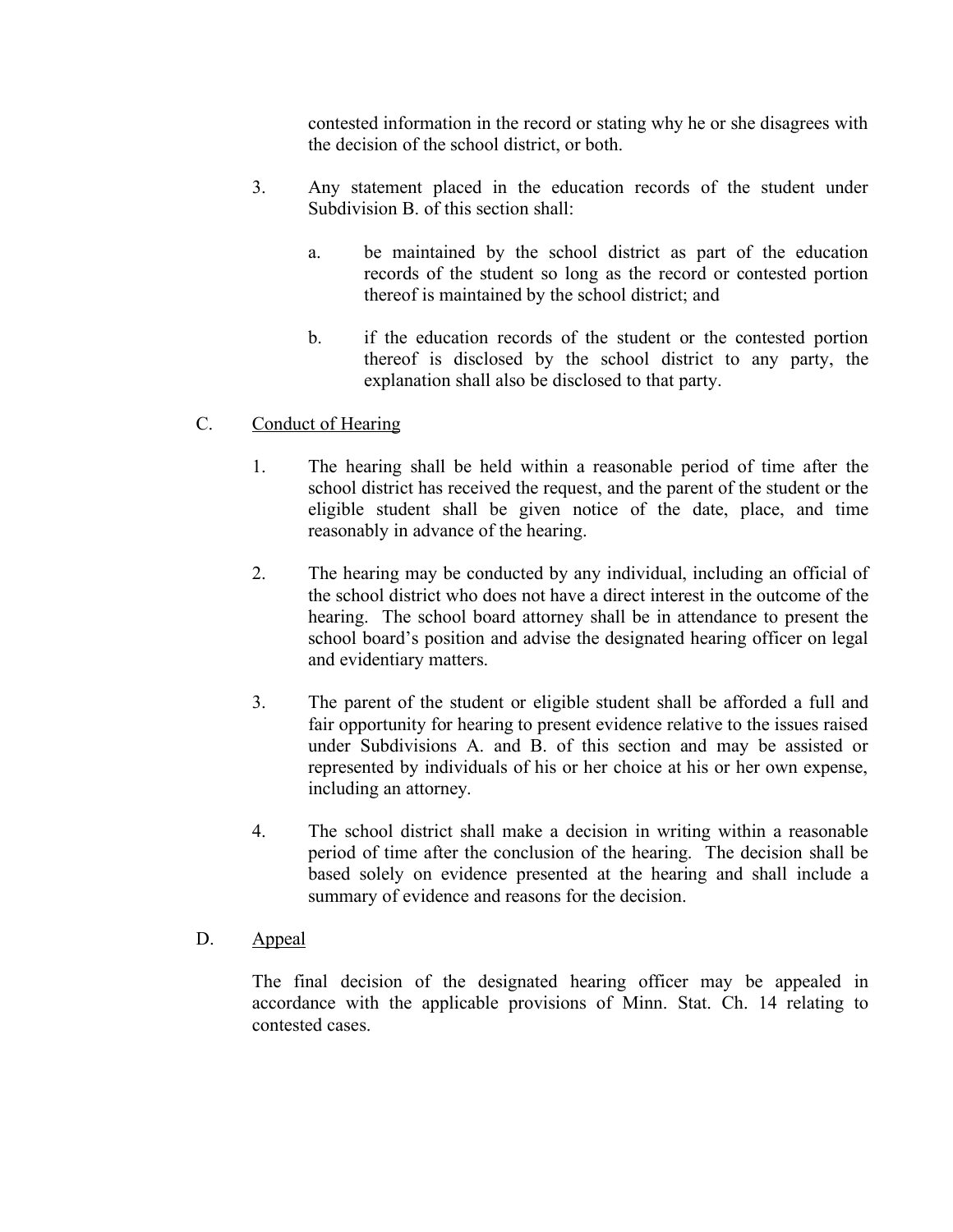## **XVI. PROBLEMS ACCESSING DATA**

- A. The data practices compliance official is the designated employee to whom persons may direct questions or concerns regarding problems in obtaining access to data or other data practices problems.
- B. Data practices compliance official means the superintendent or his/her designee.
- C. Any request by an individual with a disability for reasonable modifications of the school district's policies or procedures for purposes of accessing records shall be made to the data practices compliance official.

### **XVII. COMPLAINTS FOR NONCOMPLIANCE WITH FERPA**

A. Where to File Complaints

Complaints regarding alleged violations of rights accorded parents and eligible students by FERPA, and the rules promulgated thereunder, shall be submitted in writing to the Family Policy Compliance Office, U.S. Department of Education, 400 Maryland Avenue S.W., Washington, D.C. 20202.

B. Content of Complaint

A complaint filed pursuant to this section must contain specific allegations of fact giving reasonable cause to believe that a violation of FERPA and the rules promulgated thereunder has occurred.

#### **XVIII. WAIVER**

A parent or eligible student may waive any of his or her rights provided herein pursuant to FERPA. A waiver shall not be valid unless in writing and signed by the parent or eligible student. The school district may not require such a waiver.

#### **XIX. ANNUAL NOTIFICATION OF RIGHTS**

#### A. Contents of Notice

The school district shall give parents of students currently in attendance and eligible students currently in attendance annual notice by such means as are reasonably likely to inform the parents and eligible students of the following:

1. That the parent or eligible student has a right to inspect and review the student's education records and the procedure for inspecting and reviewing education records;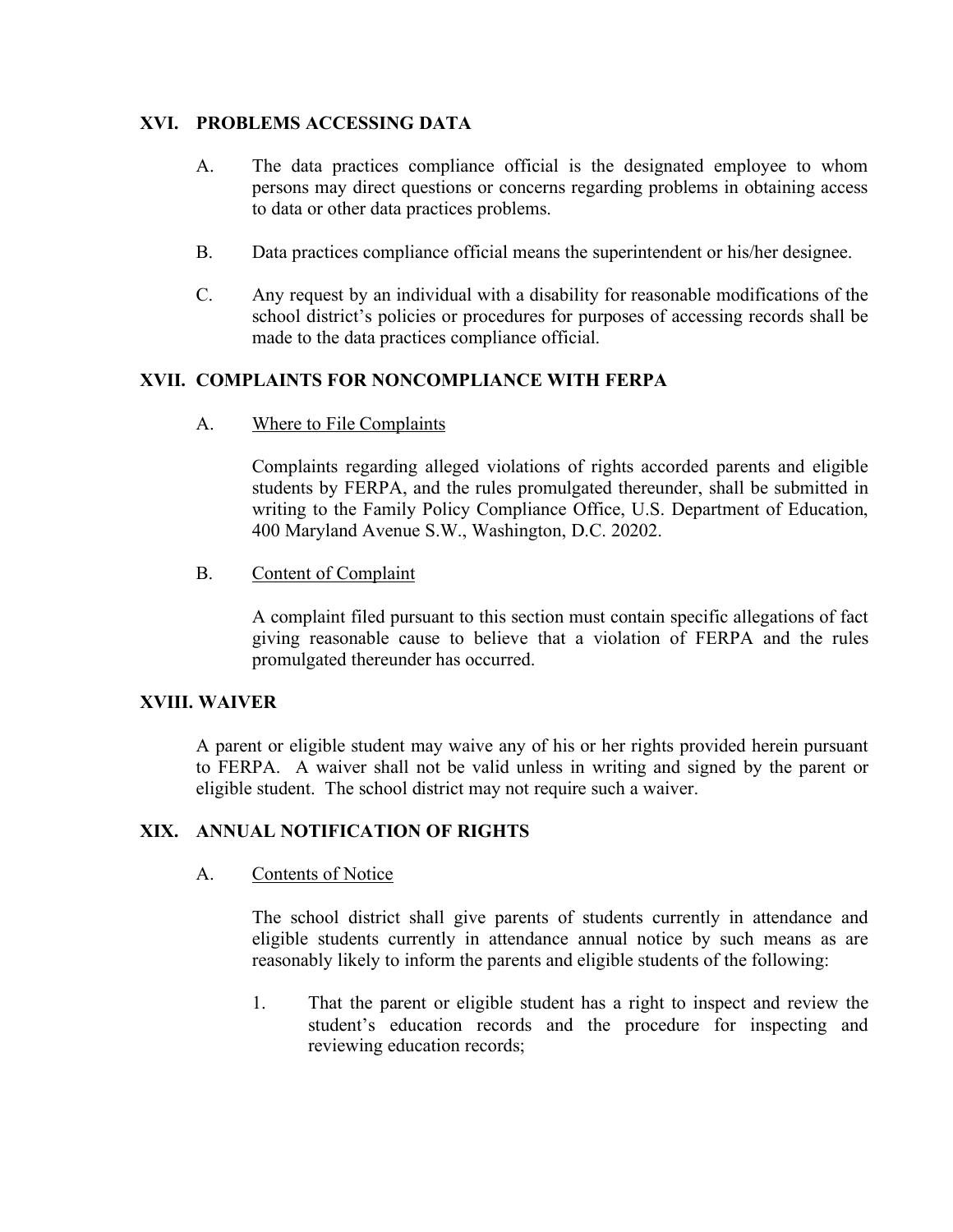- 2. That the parent or eligible student has a right to seek amendment of the student's education records to ensure that those records are not inaccurate, misleading, or otherwise in violation of the student's privacy or other rights and the procedure for requesting amendment of records;
- 3. That the parent or eligible student has a right to consent to disclosures of personally identifiable information contained in the student's education records, except to the extent that federal and state law and the regulations promulgated thereunder authorize disclosure without consent;
- 4. That the parent or eligible student has a right to file a complaint with the U.S. Department of Education regarding an alleged failure by the school district to comply with the requirements of FERPA and the rules promulgated thereunder;
- 5. The criteria for determining who constitutes a school official and what constitutes a legitimate educational interest for purposes of disclosing education records to other school officials whom the school district has determined to have legitimate educational interests; and
- 6. That the school district forwards education records on request to a school in which a student seeks or intends to enroll or is already enrolled as long as the disclosure is for purposes related to the student's enrollment or transfer and that such records may include suspension and expulsion records pursuant to the federal Every Student Succeeds Act and, if applicable, a student's history of violent behavior.
- B. Notification to Parents of Students Having a Primary Home Language Other Than English

The school district shall provide for the need to effectively notify parents of students identified as having a primary or home language other than English.

C. Notification to Parents or Eligible Students Who are Disabled

The school district shall provide for the need to effectively notify parents or eligible students identified as disabled.

## **XX. DESTRUCTION AND RETENTION OF RECORDS**

Destruction and retention of records by the school district shall be controlled by state and federal law.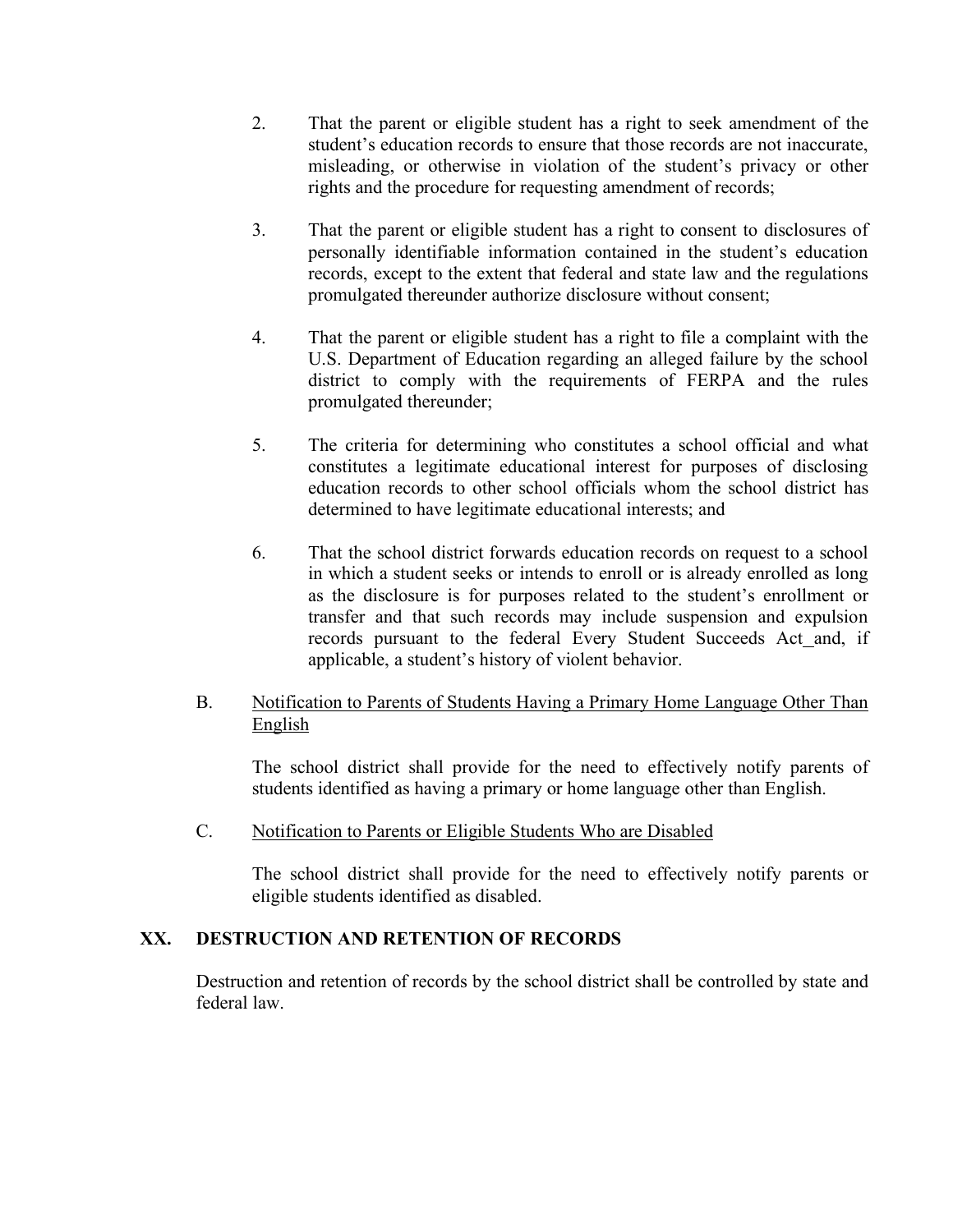# **XXI. COPIES OF POLICY**

Copies of this policy may be obtained by parents and eligible students at the office of the superintendent.

| <b>Legal References:</b>         | Minn. Stat. Ch. 13 (Minnesota Government Data Practices Act)<br>Minn. Stat. Ch. 14 (Administrative Procedures Act)<br>Minn. Stat. § 120A.22 (Compulsory Instruction)<br>Minn. Stat. § 121A.40-121A.56 (The Pupil Fair Dismissal Act)<br>Minn. Stat. § 121A.75 (Sharing Disposition Order and Peace Officer<br>Records)<br>Minn. Stat. § 144.341-144.347 (Consent of Minors for Health Services)<br>Minn. Stat. § 260B.171, Subds. 3 and 5 (Disposition Order and Peace<br>Officer Records of Children)<br>Minn. Stat. § 363A.42 (Public Records; Accessibility)<br>Minn. Stat. § 626.556 (Reporting of Maltreatment of Minors)<br>Minn. Rules Parts 1205.0100-1205.2000 (Data Practices)<br>10 U.S.C. § 503(b) and (c) (Enlistments: Recruiting Campaigns;<br>Compilation of Directory Information)<br>18 U.S.C. § 2331 (Definitions)<br>18 U.S.C. § 2332b (Acts of Terrorism Transcending National Boundaries)<br>20 U.S.C. § 1232g et seq. (Family Educational Rights and Privacy Act)<br>20 U.S.C. § 6301 et seq. (Every Student Succeeds Act)<br>20 U.S.C. § 7908 (Armed Forces Recruiting Information)<br>26 U.S.C. §§ 151 and 152 (Internal Revenue Code)<br>34 C.F.R. §§ 99.1-99.67 (Family Educational Rights and Privacy)<br>34 C.F.R. § 300.610-300.627 (Confidentiality of Information)<br>42 C.F.R. § 2.1 et seq. (Confidentiality of Drug Abuse Patient Records)<br>Gonzaga University v. Doe, 536 U.S. 273, 122 S.Ct. 2268, 153 L.Ed. 2d |
|----------------------------------|--------------------------------------------------------------------------------------------------------------------------------------------------------------------------------------------------------------------------------------------------------------------------------------------------------------------------------------------------------------------------------------------------------------------------------------------------------------------------------------------------------------------------------------------------------------------------------------------------------------------------------------------------------------------------------------------------------------------------------------------------------------------------------------------------------------------------------------------------------------------------------------------------------------------------------------------------------------------------------------------------------------------------------------------------------------------------------------------------------------------------------------------------------------------------------------------------------------------------------------------------------------------------------------------------------------------------------------------------------------------------------------------------------------------------------------------------------|
| <b>Cross References:</b>         | 309 (2002)<br>MSBA/MASA Model Policy 414 (Mandated Reporting of Child Neglect<br>or Physical or Sexual Abuse)<br>MSBA/MASA Model Policy 417 (Chemical Use and Abuse)<br>MSBA/MASA Model Policy 506 (Student Discipline)<br>MSBA/MASA Model Policy 519 (Interviews of Students by Outside<br>Agencies)<br>MSBA/MASA Model Policy 520 (Student Surveys)<br>MSBA/MASA Model Policy 711 (Video Recording on School Buses)<br>MSBA/MASA Model Policy 906 (Community Notification of Predatory<br>Offenders)<br>MSBA Service Manual, Chapter 13, School Law Bulletin "I" (School<br>Records – Privacy – Access to Data)                                                                                                                                                                                                                                                                                                                                                                                                                                                                                                                                                                                                                                                                                                                                                                                                                                      |
| Revised ISD 47<br>Revised ISD 47 | 01.28.13<br>12.14.15                                                                                                                                                                                                                                                                                                                                                                                                                                                                                                                                                                                                                                                                                                                                                                                                                                                                                                                                                                                                                                                                                                                                                                                                                                                                                                                                                                                                                                   |